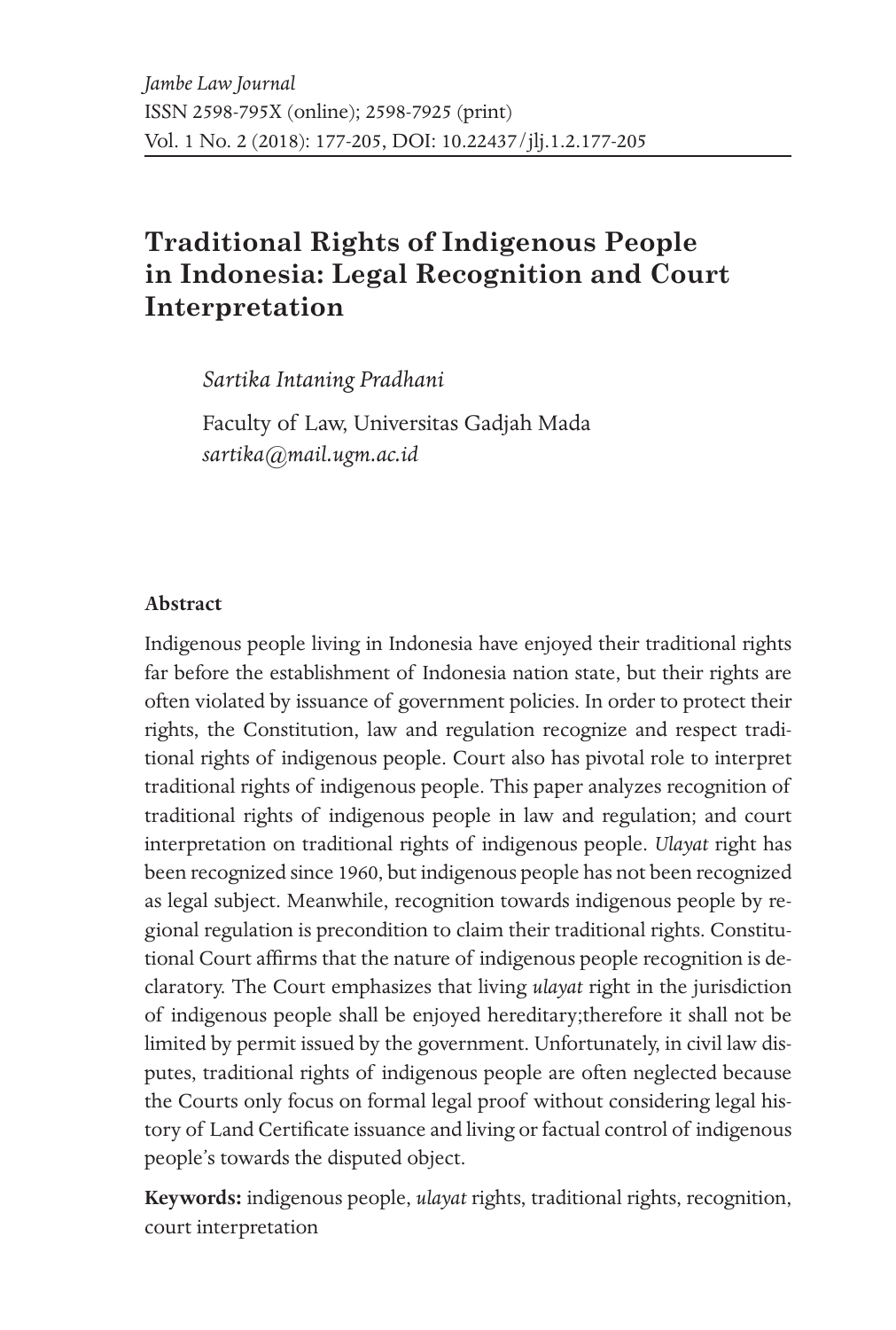# **A. Background**

National Agrarian Reform Committee said that 1% of the richest people in Indonesia controlled 50,3% of national wealth and another 10% richest people in Indonesia control 7% of national wealth.<sup>1</sup> By the great number of land monopoly, agrarian conflict increases from time to time. Agrarian Reformation Consortium noted that since 2015-2017 there were 1.361 manifest conflicts; and in 2017 there were 657 agrarian conflicts in 520.491,87 hectares (Ha) land involving 652.738 families.<sup>2</sup> According to identification conducted by Coalition for Law Reform based on Society and Ecology, HuMa, during agrarian conflicts, victims are communal groups, not individual, such as indigenous peoples, local communities, and groups of farmers.<sup>3</sup>

Indigenous people and small farmers are facing land appropriation and forced eviction during agrarian conflict.<sup>4</sup> Oxfam noted that local rights-holders are losing out to local elites and domestic or

<sup>1</sup> National Agrarian Reform Committee said that 71 percent of land in Indonesia are controlled by forestry corporation, 16 percent of them are under large scale plantation corporation; 7 percent are managed by conglomerate; and the rest are authorized by people. See Komite Nasional Pembaruan Agraria, "Indonesia Darurat Agraria: Luruskan Reforma Agraria dan Selesaikan Konflik-Konflik Agraria", http://elsam.or.id/2017/09/indonesiadarurat-agraria-luruskan-reforma-agraria-dan-selesaikan-konflik-konflikagraria/, accessed on 25/09/2017, accessed 6 February 2019.

<sup>2</sup> Agrarian Reformation Consortium reported that agrarian conflicts are conflicts based on sector where plantation sector dominates the conflicts (32 percent, 208 conflicts), followed by property (30 percent, 199 conflicts); infrastructure (14 percent, 92 conflicts); agriculture (12 percent, 78 conflicts); forestry (5 percent, 30 conflicts); marine and fishery (4 percent, 28 conflicts); and mining (3 percent, 22 conflicts). See Konsorsium Pembaruan Agraria, "Catatan Akhir Tahun 2017: Reforma Agraria di Bawah Bayangan Investasi Gaung Besar di Pinggiran Jalan", http://kpa.or.id/assets/uploads/files/ publikasi/d5a29-catahu-2017-kpa.pdf, acessed on 27/12/2017, accessed 6 February 2019, p. 6.

<sup>3</sup> HuMa, "Outlook Konflik Sumberdaya Alam dan Agraria 2012: Membara, Menyebar, dan Meluas", https://huma.or.id/home/pusat-database-daninformasi/outlook-konflik-sumberdaya-alam-dan-agraria-2012-3.html, accessed on 21/03/2013, accessed 6 February 2019.

<sup>4</sup> Petr Drbohlav and Jiri Hejkrlik, "Social and Economic Impacts on Lad Concessions on Rural Communities of Cambodia: Case Stydy of Botum Sakor National Park, *IJAPS*, Vol. 14, No. 1, 2018, p. 166.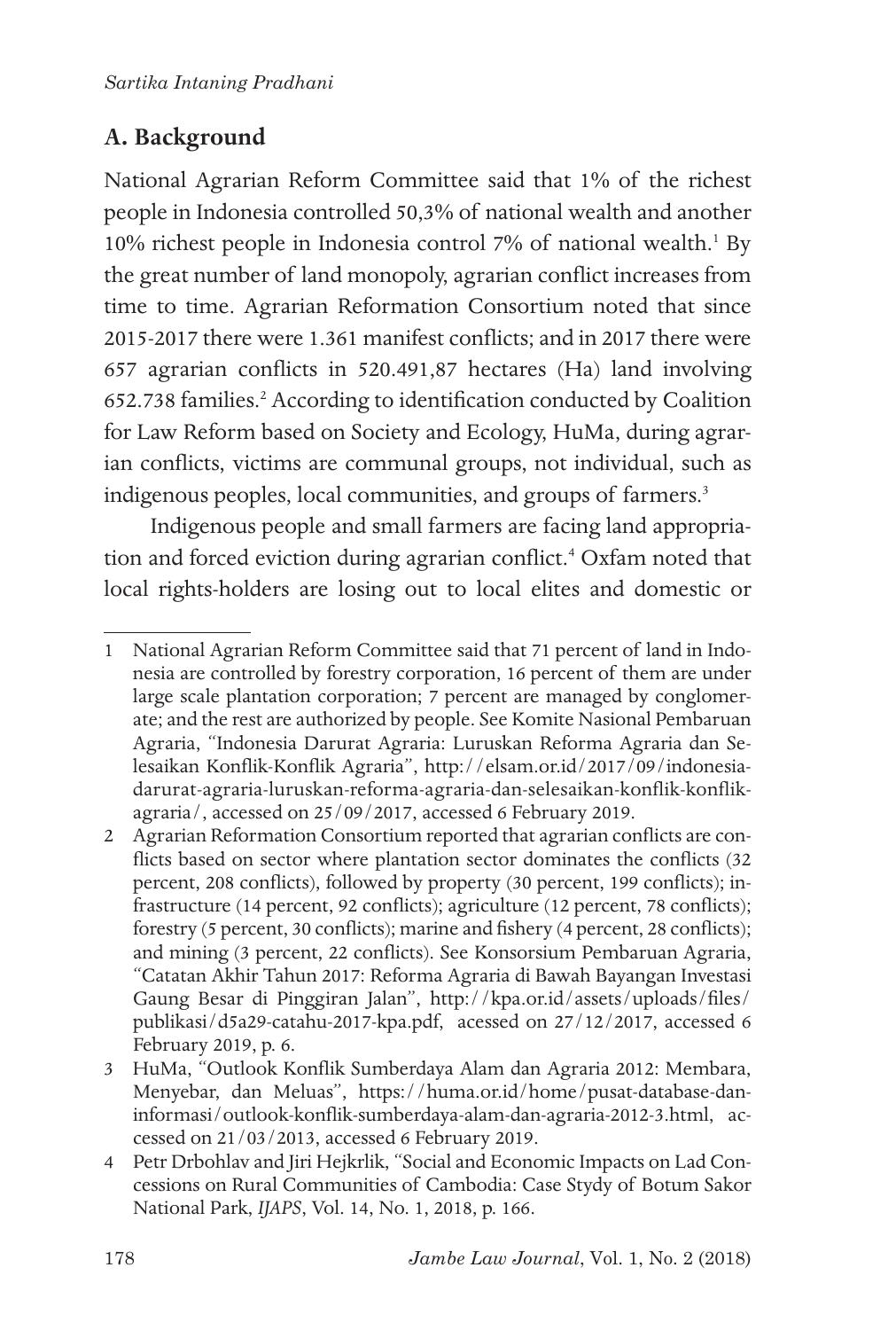foreign investors because they lack the power to claim their rights effectively and to defend and advance their interest.<sup>5</sup> HuMa distinguished between indigenous peoples and local communities based on claim where indigenous people bring claim based on the history of the conflicting land, while group of farmers bring claim based on contractual relation with the company.6

Mutolib, *et.al*. said that agrarian conflict between Melayu indigenous people and government arises from conflicting claim of forest control.<sup>7</sup> State granted concession permit on forest of Melayu indigenous people because according to State Law, *Adat* Forest (indigenous forest) is defined as state forest located in indigenous people's territory.<sup>8</sup> In the perspective of the people, the state has no right towards their forest because they have lived around the forest long before the establishment of Indonesia nation state. These colliding claims create conflict between Melayu indigenous people, government and investor.

Marind indigenous people resist against government policy on "Merauke Integrated Food and Energy Estate*"* (MIFEE) introduced by Susilo Bambang Yudhoyono in 2010. Ginting said that resistance movement against MIFEE aims not only to stall, to stop, and to rehabilitate the damages; but also to address poverty among Marind

<sup>5</sup> Bertram Zagema, 2011, *Land and Power the Growing Scandal surrounding the New Wave of Investment in Land*, Oxfam GB for Oxfam International, Oxford, retrieved from https://oxfamilibrary.openrepository.com/bitstream/ handle/10546/142858/bp151-land-power-rights-acquisitions-220911-en.pd f;jsessionid=F05DCBF1CDB9F1670D4FC41B2001FAFE?sequence=32, accessed 21 March 2018, p. 3.

<sup>6</sup> HuMa, "Outlook Konflik Sumberdaya Alam dan Agraria 2012: Membara, Menyebar, dan Meluas", https://huma.or.id/home/pusat-database-daninformasi/outlook-konflik-sumberdaya-alam-dan-agraria-2012-3.html, accessed on 21/03/2013, accessed 6 February 2019.

<sup>7</sup> Abdul Mutolib, *et. al*., "Konflik Agraria dan Pelepasan Tanah Ulayat (Studi Kasus pada Masyarakat Suku Melayu di Kesatuan Pemangkuan Hutan Dharmasraya, Sumatera Barat)", *Jurnal Penelitian Sosial dan Ekonomi Kehutanan*, Vol. 12, No. 3, 2015, p. 223.

<sup>8</sup> See Article 1 (f) Law Number 41 of 1999 regarding Forestry before Constitutional Court Decision Number 35/PUU-X/2012 dated 26 March 2013.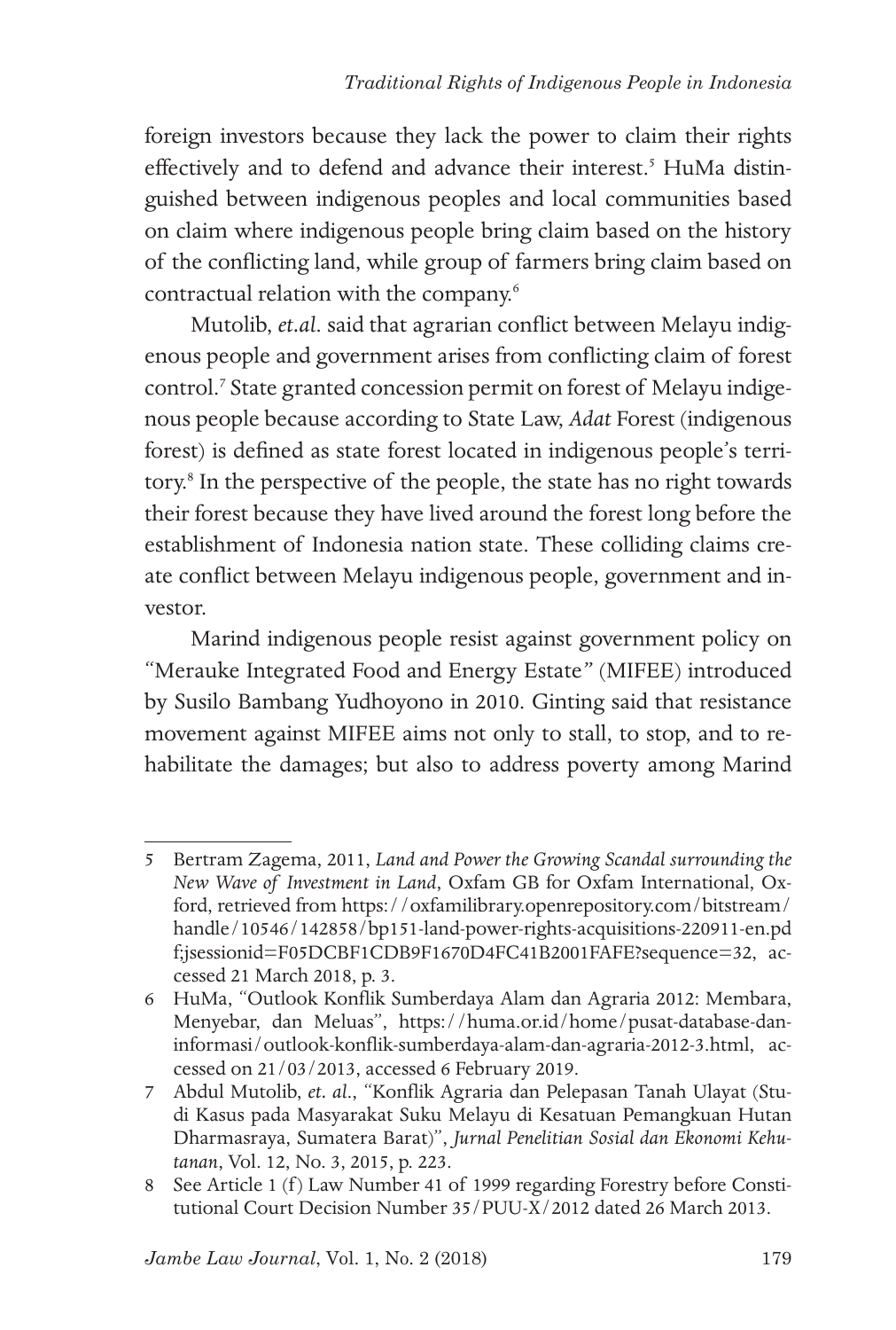#### *Sartika Intaning Pradhani*

indigenous people and to obtain recognition as indigenous people.<sup>9</sup> MIFEE acquired 2.5 of 4 million hectares land in Merauke Regency where the community lives.10 This project is an economic politic scheme to serve global agribusiness industry under the claim of food and energy crisis. Unfortunately, it neglects traditional right of Marind indigenous people towards their land, territory, and natural resources; and their citizen right to enjoy a living that is decent for humanity.<sup>11</sup>

Converting common pool resources into private property is the initial cause of coastal and marine resources conflict in Tomini Bay between Bajo indigenous people, government and private sector.12 Bajo indigenous people who live on the sea are forced to resettle on land because their way of live are perceived as underdeveloped, traditional, and primitive.<sup>13</sup> Indigenous people's way of life is often perceived as symbol of backwardness and obstacles to moderniza-

<sup>9</sup> Wiranta Yudha Ginting and Cristina Espinosa, "Indigenous Resistance to Land Grabbing in Merauke, Indonesia: the Importance and Limits of Identity Politics and the Global-Local Coallitions", *International Journal of Social Science and Business*, Vol. 1, No. 3, 2016, p. 7.

<sup>10</sup> Tim Inkuiri Nasional Komnas HAM, 2016, Inkuiri Nasional Komisi Nasional Hak Asasi Manusia Hak Masayrakat Hukum Adat atas Wilayahnya di Kawasan Hutan, Komisi Nasional Hak Asasi Manusia Republik Indonesia, Jakarta Pusat, retrieved from https://www.komnasham.go.id/ files/20160530-inkuiri-nasional-komisi-nasional-\$N60YN.pdf, p. 68. See Article 18B (2) and Article 27 (2) the 1945 Constitution Republic of Indonesia.

<sup>11</sup> Eko Cahyono and YL. Franky, "Demi dan atas Nama MIFFE Suku Malind Dikorbankan" in Eko Cahyono, et. al. (Ed.), 2016, *Konflik Agraria Masayrakat Hukum Adat atas Wilayahnya di Kawasan Hutan*, Komisi Nasional Hak Asasi Manusia Republik Indonesia, Jakarta Pusat, retrieved from http:// www.aman.or.id/wp-content/uploads/2016/03/BUKU-3-KONFLIK-AGRARIA-MASYARAKAT-HUKUM-ADAT-ATAS-WILAYAHNYA-DI-KA-WASAN-HUTAN-.pdf, p. 937. See Article 18B (2) and Article 27 (2) the 1945 Constitution Republic of Indonesia.

<sup>12</sup> Muhammad Obie, 2015, "Perampasan Hak Ulayat Pesisir dan Laut Komunitas Suku Bajo (Kasus Pengelolaan Sumber Daya PEsisir dan Laut di Teluk Tomini)", *Dissertation*, Sekolah Pascasarjana Institut Pertanian Bogor, Bohor, retrieved from https://repository.ipb.ac.id/handle/123456789/75186, p. 5.

<sup>13</sup> Muhammad Obie, et. al., "Sejarah Penguasaan Sumber Daya Pesisir dan Laut di Teluk Tomini, *Paramita*, Vol. 21, No. 1, 2015, p. 82.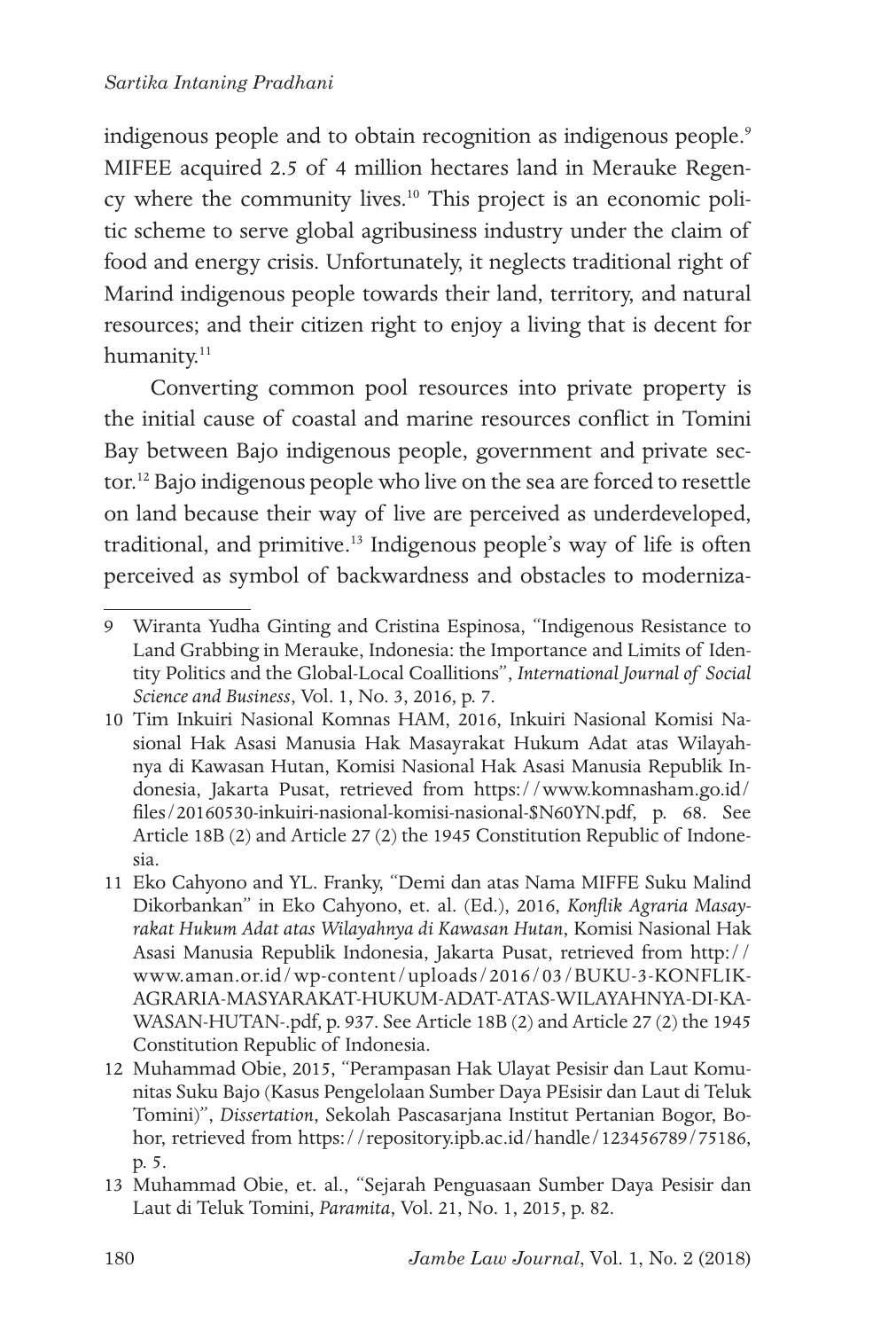tion.<sup>14</sup> They lose their traditional right towards their water and mangrove area because their access is limited by conservation policy and concession permit. Not only Bajo indigenous people, but also Roma indigenous community also lose their traditional right towards their water and territory through government policy. Gold exploration mining permit issued by the government to PT Gemala Borneo Utama, subsidiary company of PT Robust Resource Ltd. has destroyed their livelihood and created horizontal conflict between the people.<sup>15</sup>

Rights of indigenous people in Indonesia have guaranteed by the 1945 Republic of Indonesia Constitution (the Constitution). Indigenous people which translated as *Adat* Law Community has conditional traditional right. Their traditional right is conditional because it shall exist; in accordance with the development of society and the principle of Unitary State Republic of Indonesia; and in harmony with the development of the age and civilization. At this current situation, traditional right of indigenous people is not regulated in distinct law. Traditional right of indigenous people are regulated in various laws and regulations. This paper will describe how law and regulation recognize traditional rights of indigenous people.

When traditional right of indigenous people conflicts with other interest, court has pivotal role to settle it. Since 2001, the 1945 Republic of Indonesia Constitution has recognized new branch of judiciary power, Constitutional Court. Constitutional Court has authority to review laws against the Constitution at the first and final instance where the judgement is final. By the development, Constitutional Court has important role in enforcing traditional right of indigenous people. This paper will analyze how does the court interprets traditional right of indigenous people.

<sup>14</sup> John Mamba, "Recognition "In Kind": Indonesian Indigenous Peoples and State Legislation", in Christian Erni (Ed.), 2008, *The Concept of Indigenous Peoples in Asia A Resource Book*, International Work Group for Indigenous People/Asia Indigenous People Pact Foundation, Copenhagen/Chiang Mai, p. 267.

<sup>15</sup> Tim Aman Maluku, "Lewati Nyawa Kami, Jika Mau Rampas Tanah Roma, in Eko Cahyono, *et. al*. (Ed.), *Op. Cit*., p. 675—691.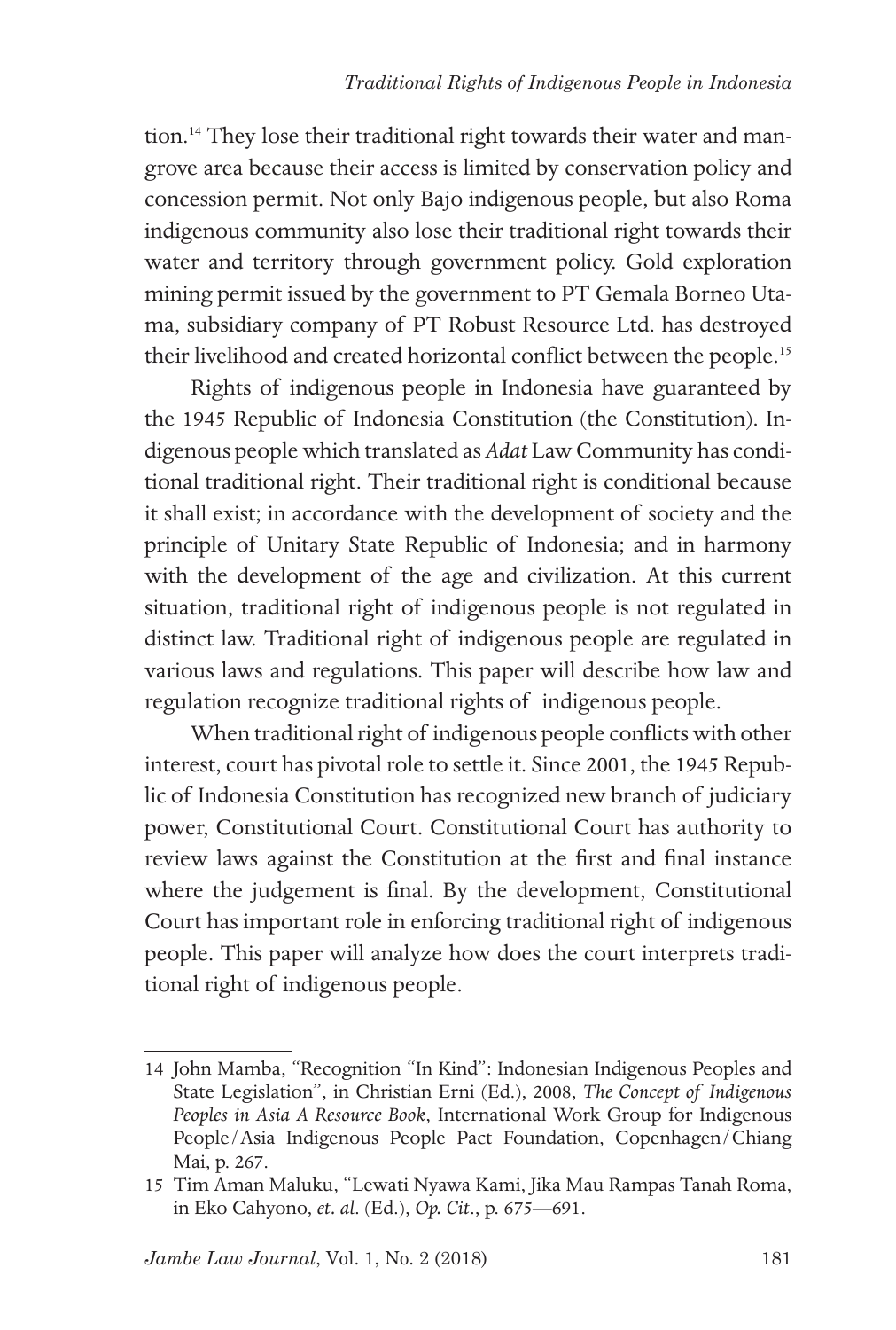## **B. Recognition towards Traditional Rights of Indigenous People in Law and Regulation**

Traditional right of indigenous people towards land and territory has been acknowledged by Indonesian law since 1960. Basic Agrarian Law<sup>16</sup> recognizes *ulayat* right, indigenous people's right to control land and territory. According to this law, indigenous people can exercise their existing conditional *ulayat* right and any right similar to it. In *adat* law (customary law) literature, *ulayat* right was known as *beschikkingrecht* or ancient (*purba*) right. According to Bosco, scope of *ulayat* right embraces land, water, and natural resources contained therein.17

*Beschikkingrecht* was term introduced by Van Vollenhoven. It is further explained by Ter Haar as right of a group of people to internally regulate how the members collect resources from their land and restrict outsider to take unlawful benefit from their land.<sup>18</sup> Ter Haar said that right to *bechikken* is absolute, including right to transfer land title, but according to Van Vollenhoven one of *beschikkingrecht* distinct character is prohibition to transfer the land. 19At this current situation, *ulayat* right is right to control land, but it restricts land transfer.

The term ancient right is introduced by M. M. Djojodigoeno. The smallest indigenous community structure, village, has ancient right towards their territory. According to Iman Sudiyat, ancient right is right to control land in indigenous people territory.<sup>20</sup> This right co exists with individual right of the community's member. M. M. Djojodigoeno says that relation between ancient right and individual

<sup>16</sup> Law Number 5 of 1960 regarding Basic Agrarian.

<sup>17</sup> Rafael Edy Bosko, "Reconsidering the Inalienability of Communal Ulayat Rights: Theoretical Review", article presented at the 19th ALIN Expert Forum Land Rights on Asian Countries conducted at Faculty of Law, Universitas Gadjah Mada, Yogyakarta on 12 June 2014, p. 17.

<sup>18</sup> Ter Haar, 2013, *Asas-Asas dan Susunan Hukum Adat*, Translated by Soebakti Poesponoto, Balai Pustaka, East Jakarta, p. 49—50.

<sup>19</sup> *Ibid*.

<sup>20</sup> Iman Sudiyat, 1981, *Hukum Adat Sketsa Asas*, Liberty, Yogyakarta, p. 2.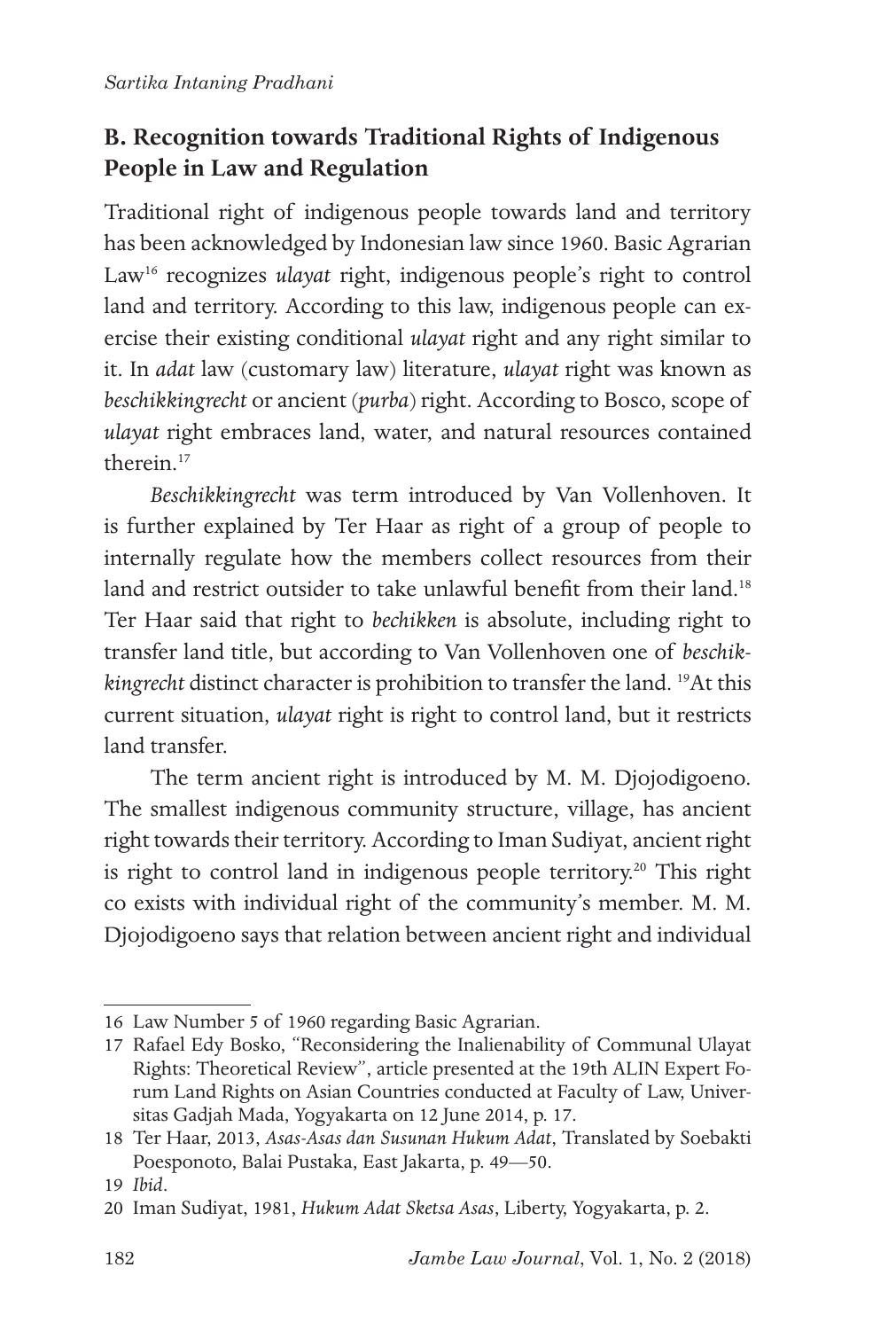right is flexible (*mulur mungkret*).<sup>21</sup> Their relation is fluid because they adapt to each other. When ancient right towards land is strong, individual right is weak; and vice versa.

Legally speaking, the application of *ulayat* right shall limit the implementation of state right to control in the territory of indigenous people. If indigenous community practices their *ulayat* right in their territory; state shall restrict itself to control it. The application of *ulayat right* according to Basic Agrarian Law is limited. *Ulayat*  right shall be applied only if it is in accordance with national and state interest; nation unity; Indonesia socialism; law and regulation, including religious law. The practice of *ulayat* right is restricted by law and regulation issued by the state. Later, indigenous people find that it is troublesome to exercise *ulayat* right because they are not recognized as legal subject.

*Ulayat* right has tight relation with customary law and indigenous people. *Ulayat* right can not be separated from the existence of indigenous people because *ulayat* right is practiced through the customary law within the jurisdiction of indigenous people's territory.<sup>22</sup> If indigenous community is not recognized, then their *ulayat* right is not respected. The absent of recognition toward indigenous people as legal subject and indifference toward *ulayat* right can be seen in Forestry Law.

Forestry Law recognized indigenous forest, but it was defined as state forest located in the territory of indigenous people. This definition neglect indigenous people as legal subject who has right to control forest in their territory.<sup>23</sup> Recognition of indigenous people as legal subject to access their right is prominent. It is proven by requirement as mentioned in Forestry Law where right of indigenous people is considered only if they exist, recognized by regional regulation,

<sup>21</sup> M. M. Djojodigoeno, 1961, *Asas-Asas Hukum Adat Kuliah Tahun 1960-1961 Djilid 1*, Jajasan Badan Penerbit Gadjah Mada, Jogjakarta, p. 97-98.

<sup>22</sup> Darwin Ginting, 2012, "Politik Hukum Agraria terhadap Hak Ulayat Masyarakat Hukum Adat di Indonesia", *Jurnal Hukum dan Pembangunan*, Vol. 42, No. 1, p. 40.

<sup>23</sup> Later, this provision is dismissed by the Constitutional Court Number 35/ PUU-X/2012 dated 26 March 2013.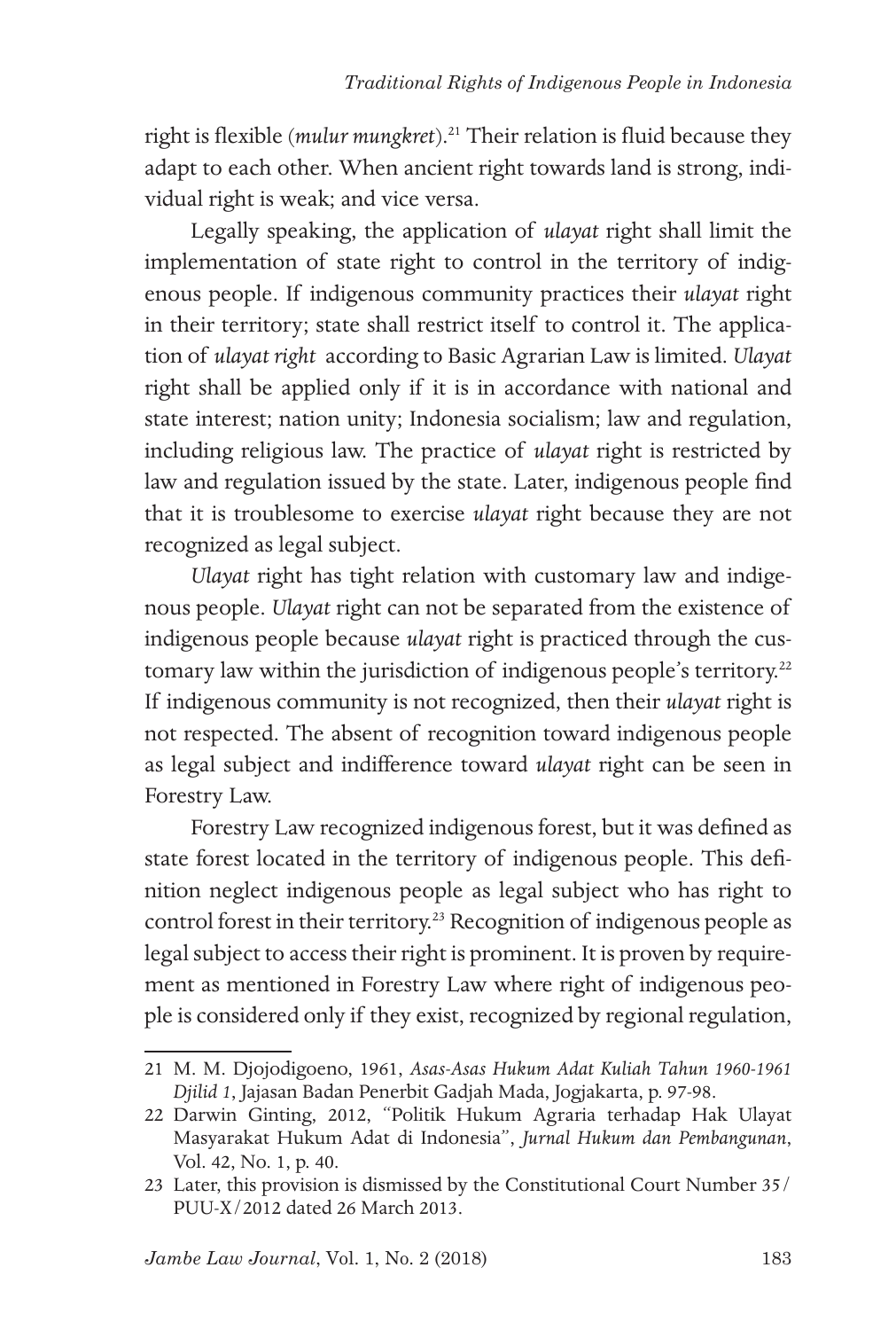#### *Sartika Intaning Pradhani*

and in line with national interest. Moreover, Forestry Law regulates that existing and recognized indigenous people have right to collect forest product for daily life; to manage forest according to customary land and not in contrary to state law; and to be empowered.

Theoretically speaking legal, the nature of recognition towards indigenous people is declaratory. Recognition through state legal instrument, such as regional regulation, is a declaration to confirm the existence of indigenous people.<sup>24</sup> State legal instrument does not justify the existence of indigenous community. The community themselves shall justify their existence. The state only administer the existence of indigenous community through state legal instrument. Though legal recognition through state law is only a declaration of existence, state often neglect existing indigenous people's right if they are not legally recognized. Failure to identify indigenous peoples as such incurs the imminent risk of violating the collective aspects of their human rights.25 Considering the urgency of indigenous people recognition in order to access their right, Minister of Home Affair Republic of Indonesia issues regulation to administer indigenous people recognition.

In 2014, Minister of Home Affair Republic of Indonesia issues procedure to recognize indigenous people.26 Indigenous people are defined as Indonesian citizen which has distinct character; lives in group harmoniously according to their customary law; has ancestral bonding and/or similar residence; has strong relationship with land and environment and has value system which hereditary determines their economic, politic, social, culture, law and utilization of territory.<sup>27</sup> Recognition and protection towards indigenous people shall be

<sup>24</sup> Maria S.W. Sumardjono, 2018, *Regulasi Pertanahan dan Semangat Keadilan Agraria*, STPN Press, Yogyakarta, p. 44.

<sup>25</sup> Birgitte Feiring, 2013, *Indigenous People's Rights to Lands, Territories, and Resources*, International Land Coalition, Rome, p. 14.

<sup>26</sup> Minister of Home Affair Regulation Number 52 of 2014 regarding guideline to Guideline to Recognize and to Protect Indigenous Community.

<sup>27</sup> Different from Minister of Home Affair, Minister of Forestry and Environment defines *Adat* Law Community as a group of hereditary community who lives in particular geographical territory based on genealogical bonding, livelihood bonding, and value system which determines their econom-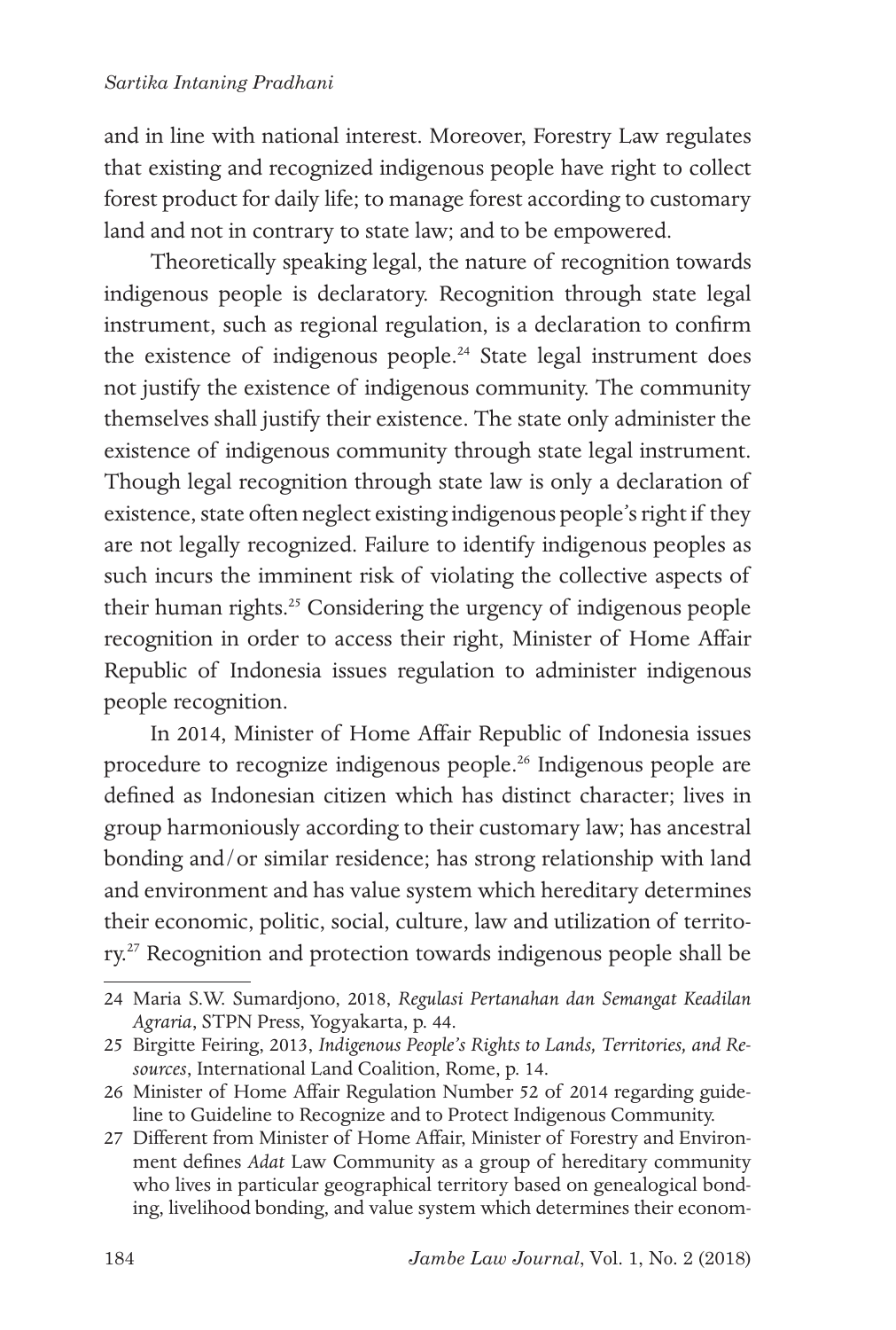conducted by governor or regent/mayor (chief of region). Chief of region's authority to recognize the existence of indigenous people is not only regulated in Minister of Home Affair Regulation, but also in Regional Government Law<sup>28</sup>. According to this law, regional government of province and regency/municipality, has authority to recognize and to protect indigenous community's right.

Minister of Home Affair regulates steps to recognize indigenous people. It is started from identification, verification to stipulation. By involving indigenous people, regent/mayor shall identify the history; territory; law; wealth and/or property; and organization system/institution of the community. This identification will be verified and validated by regency/municipality indigenous people committee<sup>29</sup>. Then it will be published to the community within a month.

If there is objection from the community, the committee shall re-verify and re-validate the identification. Verification and validation result is the basic of the committee to deliver recommendation to the regent/mayor. Based on the recommendation, regent/mayor recognizes indigenous people through chief of region decision. If the community lives in two or more regencies/municipalities, recognition shall be stipulated by head of region joint decision.

Recognition of indigenous people through regent/mayor decision is prominent since it is the precondition to claim their rights. Theoretically speaking there is different between regional regulation and decision issued by chief of region. Regional regulation is a product of legal consensus between regional house of representative and chief of region. While chief of region decision is decision issued solely by the chief without any consensus with regional house of representative. From above explanation, there is inconsistency between recognition of indigenous people regulatory in Forestry Law

ic, political, social, and law structure.

<sup>28</sup> Law Number 23 of 2014 regarding Regional Government.

<sup>29</sup> *Adat* Law Community Committee is committee established by regent/ mayor and consists of Head of Region Secretary as the head; head of unit of government on people empowerment; head of legal department of regency/municipality; head of distict; and head of government unit related to the characteristic of *Adat* Law Community.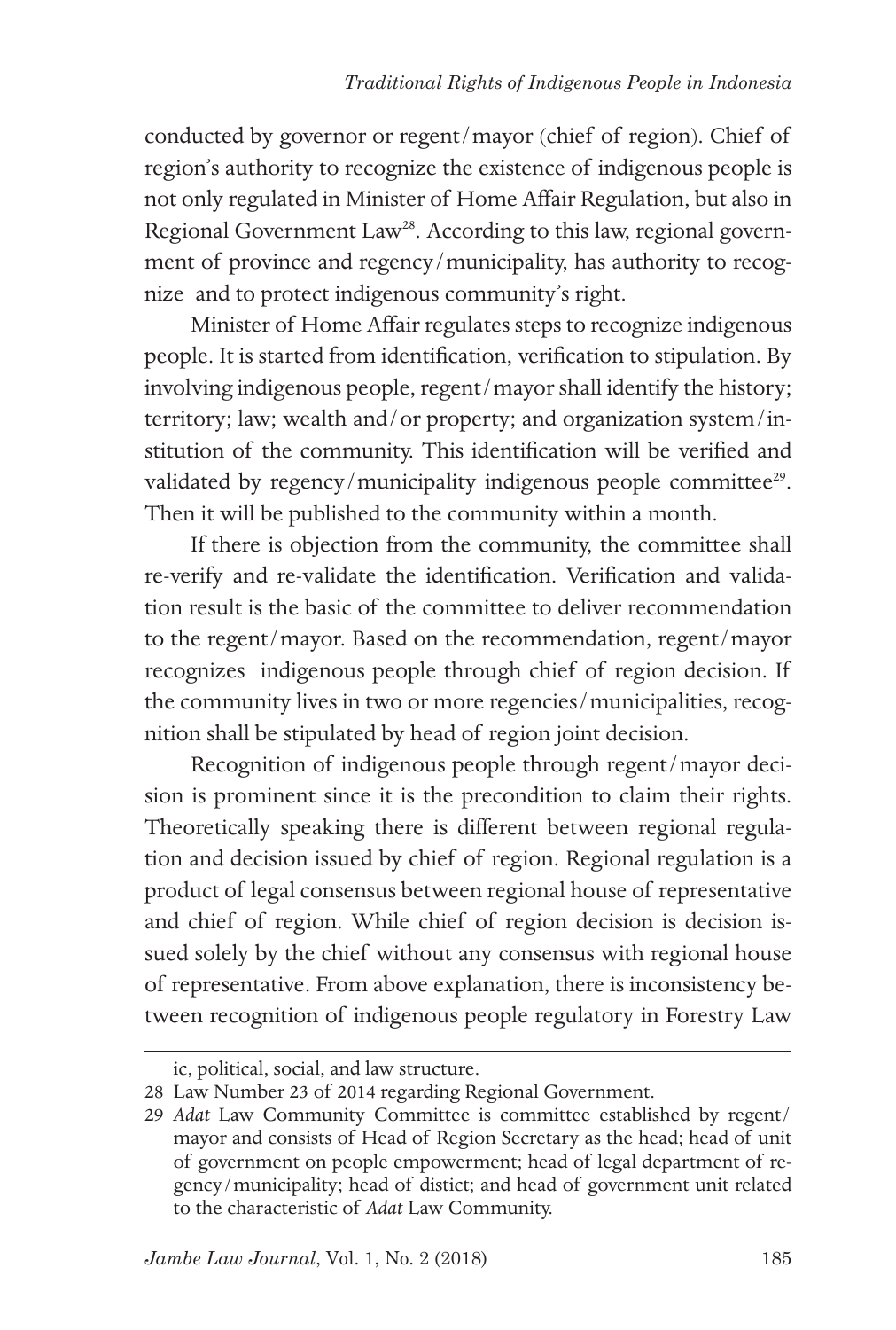and Minister of Home Affair Regulation.

Forestry Law orders to recognize indigenous people through regional regulation, but Minister of Home Affair instructs to acknowledge indigenous people by chief of region decision. In order to mitigate the disharmony, Minister of Forestry and Environment issues regulation regarding Forest with Title<sup>30</sup>. This regulation broaden instrument to recognize indigenous community. Recognition towards indigenous community can be conducted through regional law product. Regional law product is legal instrument which expected to accommodate either regional regulation, chief of region decision, or chief of region joint decision.

At this current situation, there are three Drafts of Law regarding indigenous people proposed by House of Representative, Regional Representative Council, and Indonesia Indigenous Community Alliance (AMAN). According to Sumardjono recognition of indigenous people's existence shall identify legal subject; existence of territory as legal object; and existence of authority to conduct legal action.<sup>31</sup> In general, these drafts are similar. They try to recognize indigenous people's right towards territory, natural resources, development, spiritual and culture, and environment. The different is how the procedure to recognize indigenous community whether indigenous community as subject or the object under the control of the community which shall be recognized first.

Right of indigenous people towards natural resources are scattered in natural resources law. Not only Basic Agrarian Law, but also Plantation Law<sup>32</sup> recognizes *ulayat* right of indigenous people. It is defined as authority of indigenous people to collectively regulate the utilization of land, territory and natural resources because resources in their territory are their source of life and livelihood. Plantation permit on indigenous people's territory can only be issued if there is

<sup>30</sup> Minister of Forestry and Environment Regulation Number 32 of 2015 regarding Forest with Title.

<sup>31</sup> Maria S.W. Sumardjono, 2009, *Kebijakan Pertanahan antara Regulasi dan Implementasi*, Kompas, Jakarta, p. 57.

<sup>32</sup> Law Number 39 of 2014 regarding Plantation.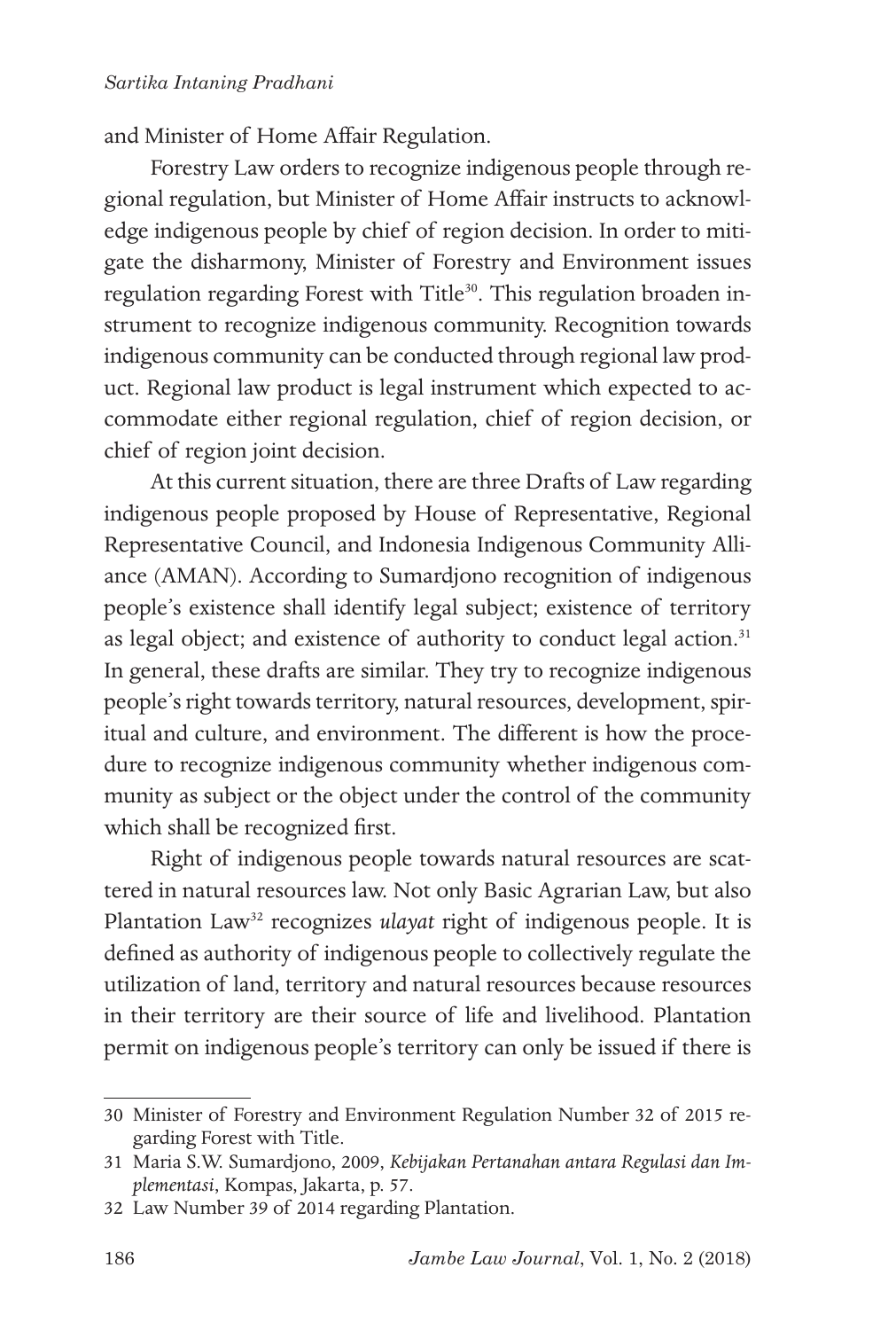consensus between the community and Plantation Company.

As mention before, recognized indigenous people have right to manage forest. According to Prevention and Eradication of Forest Destruction Law<sup>33</sup>, indigenous people who has permit to manage forest shall also prevent forest destruction. To prevent and to eradicate forest destruction, the community has right to search and to receive information and to obtain service in searching, receiving, and giving information on allegation of forest destruction and misuse of permit. They also have rights to search and to obtain information on forest management permit issued by regional government; to deliver recommendation and opinion to legal enforcer; and to obtain legal protection in exercising rights and in investigation, inquiry, and court proceeding as informant, witness, or expert.

According to Law regarding Coastal Area and Small Islands Management<sup>34</sup>, utilization of coastal area and small islands, including business on sea surface and water column to bottom of the sea surface, is granted in the form of Right of Coastal Water. Later, Right of Coastal Water is revoked by Constitutional Court. Then, Right of Coastal Water is replaced by Location Permit. Location Permit is permit granted to utilize space of partial coastal water including sea surface and column water to bottom of sea surface in certain area and/or to utilize part of small islands. Persons who utilize space and part of coastal water; and utilize permanent small islands shall have Location Permit as the basic of Management Permit, except indigenous people. Recognized indigenous people is excluded from obligation to have Location Permit in order to utilize their space and resource in coastal area and small islands in their territory.<sup>35</sup>

<sup>33</sup> Law Number 18 of 2013 regarding Prevention and Eradication of Forest Destruction.

<sup>34</sup> Law Number 27 of 2007 regarding Management of Coastal Area and Small Islands. This Law is amended by Law Number 1 of 2014 regarding Amendment of Law Number 27 of 2007 regarding Management of Coastal Area and Small Islands.

<sup>35</sup> See Article 17 and 22 Law Number 1 of 2014 regarding Amendment of Law Number 27 of 2007 regarding Management of Coastal Area and Small Islands..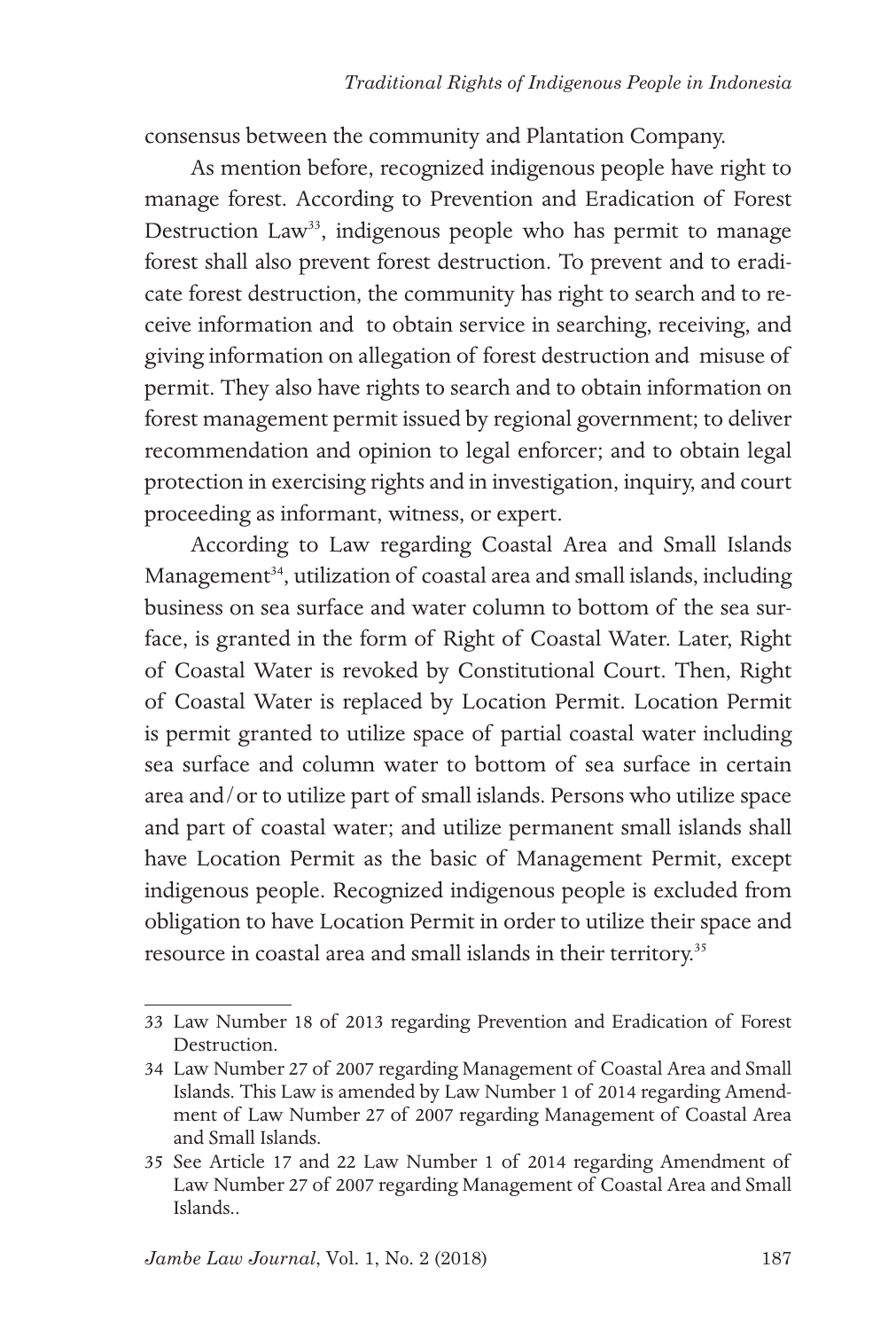#### *Sartika Intaning Pradhani*

Indigenous people in Papua is distinctly recognized by Law regarding Papua Province Distinct Autonomy<sup>36</sup>. They are defined as native Papua people who born and live in particular area, bound and obey customary law, and have high solidarity between the members. The community has *ulayat* right and each member has individual right. *Ulayat* right is communal right of indigenous community towards particular territory as members' livelihood including right to utilize land, forest, water and therein according to law and regulation.

*Ulayat* right shall be conducted by head of the community according to their customary law by respecting authorization of ex *ulayat* land which has legally transferred to other party. Procurement of *ulayat* land or individual land of the community shall be conducted through deliberation to achieve consensus on land transfer and compensation. Government shall actively, fairly, and wisely mediate dispute resolution of *ulayat* land and ex individual land to achieve satisfying consensus between parties.

Minister of Agrarian and Spatial Planning aware that land right of indigenous people who live in forest or plantation is often disputed; therefore it shall be protected. In 2016, Minister of Agrarian and Spatial Planning issues procedure to stipulate Communal Land Right of indigenous people and community in particular area<sup>37</sup>. Communal right is collective land ownership of indigenous people or collective land ownership granted to community living in forest or plantation. In order to obtain Communal Land Right, indigenous community shall be *paguyuban* community<sup>38</sup>; have indigenous government insti-

<sup>36</sup> Law Number 21 of 2001 regarding Distinct Autonomy for Papua Province.

<sup>37</sup> Minister of Agrarian and Spatial Planning/ Head of National Land Agency Regulation Number 10 of 2016 regarding Procedure to Stipulate Land Communal Right of *Adat* Law Community and Community in Particular Area.

<sup>38</sup> Sasmitha says that *paguyuban* refers to *rechtgemeenshappen*. *Adat* Law Community as *rechtgemeenschappen* is community which has permanent and eternal structure; created by destiny; a unity of communal liviving; unity of belief; has disntinct material and immaterial wealth; has administrator; has no authoritarian organization charater; and the member has no desire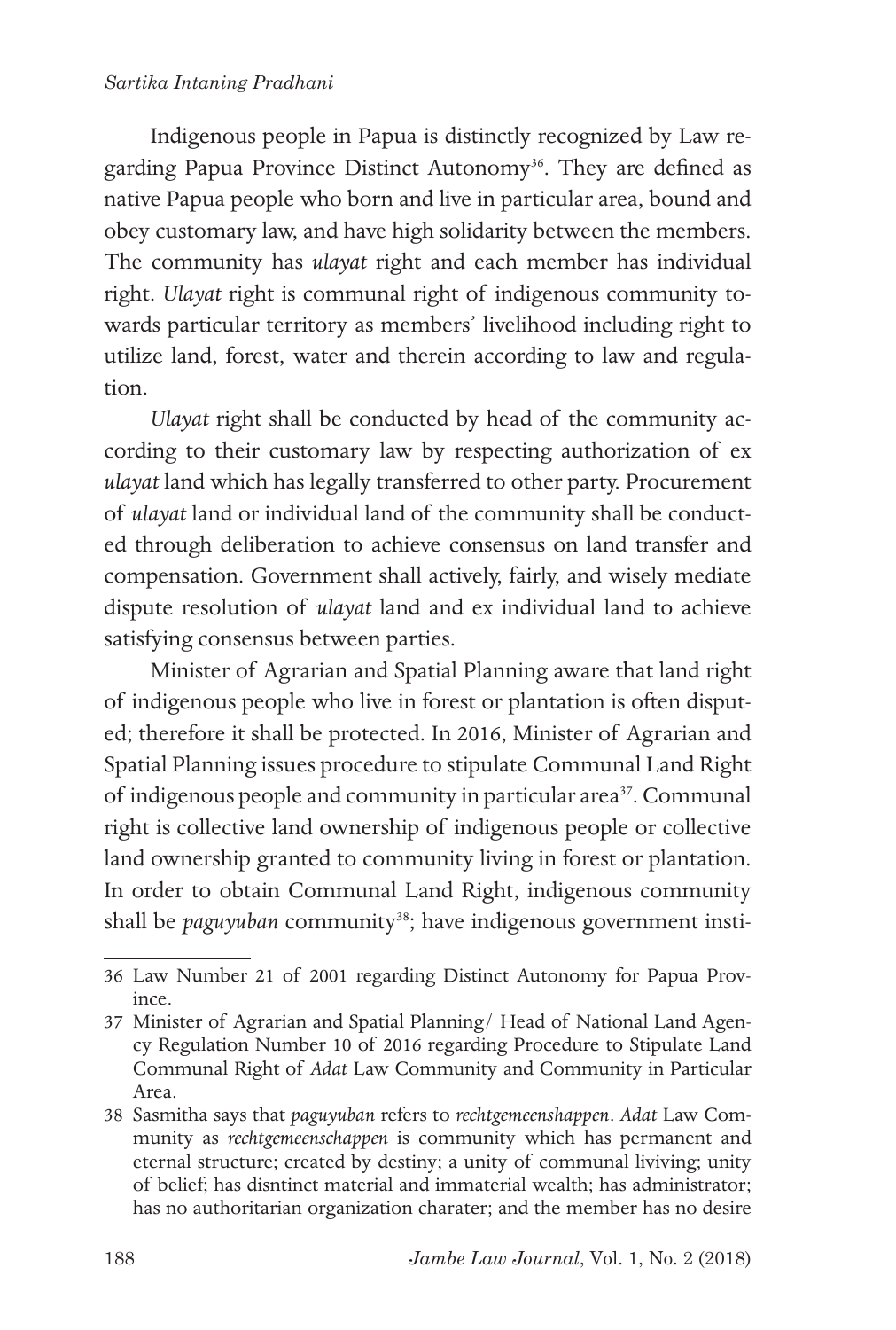tution; have clear territory boundaries; and have customary law and structure. Community living in forest or plantation shall authorize the land physically at least 10 (ten) years or more consecutively; collect natural product or utilize land directly in forestry or plantation and its surrounding to fulfil daily need; consider forest or plantation as their main source of life and livelihood; and have social and economic activity integrated with forest or plantation.

Procedure to obtain Communal Land Right is started from indigenous community request to regent/mayor or governor. Based on the request, regent/mayor or governor shall establish Inventory Team of Control, Ownership, Use, and Utilization over Land (IP4T Team) to identify the existence of indigenous people and their land. IP4T Team will check, identify and verify the document on applicant's land history and authorization. When it is complete, IP4T Team conduct field observation. Based on collected data, IP4T Team shall verify whether there is authorization of land by indigenous people.

If there is land authorization by indigenous people, the team shall analyze under what title the authorized land is. Title of land authorization will determine where to address the report. If the land is under forest area, the report shall be submitted not only to chief of region, but also to Minister of Forestry, *cq*. Director General on Planology Forestry. Then, Minister of Forestry shall release the forest area and revise utilization and function of forest.

If the land in under Right to Cultivate, the report shall be sent to the head of region and the right holder or any related party regarding the authorization of the land. The right holder is requested to release

to dissolve. See Sasmitha, Tody, 2016, "Masyarakat Hukum Adat: Persekutuan Hukum (Rechgemeenschappen) atau Subyek Hukum". Article delivered in Simposium Nasional Masyarakat Adat II in Universitas Pancasila conducted by copperation between Epistema Institute, Aliansi Masyarakat Adat Nusantara, Perkumpulan HuMa, Pusat Kajian Hukum Adat Djojodigoeno Universitas Gadjah Mada, Komisi Nasional Hak Asasi Manusia, Fakultas Hukum Universitas Pancasila, Jaringan Kerja Pemetaan Partisipatif, and Badan Registrasi Wilayah Adat on 16-17 May. It is part of research funded by Unit Penelitian dan Pengabdian kepada Masyarakat Faculty of Law, Universitas Gadjah Mada, p. 4-5 & 9.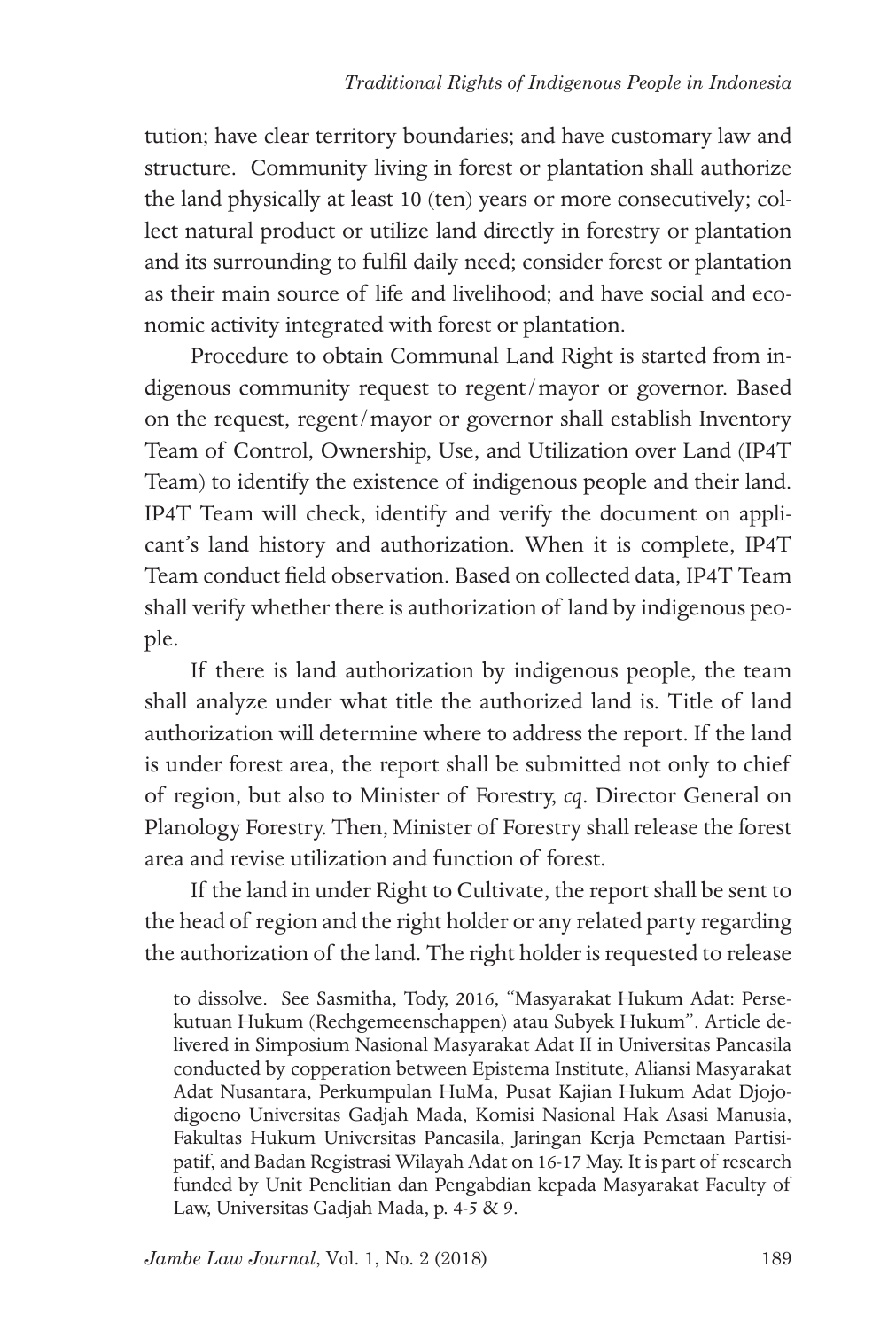#### *Sartika Intaning Pradhani*

partial land title which has been authorized by the indigenous people and return it to the state. If the right holder is unwilling to release or to return the land, Head of Regional Land Agency requests cancellation of partial land title to Minister of Agrarian and Spatial Planning. If it is granted, Minister of Agrarian and Spatial Planning issues Decision regarding Cancellation of Right to Cultivate. The land becomes state land and later granted to the community. If it is rejected, Minister of Agrarian and Spatial Planning will return back the document to Head of Regional Land Agency and recommend the right holder to well utilize, use, and maintain the land; and not to create conflict.

Use and utilization of registered Communal Right of indigenous people can be cooperated with third party based on consensus and law. Transfer of indigenous people's Communal Right shall be conducted according to customary law. Susilaningsih differentiates between communal right and *ulayat* right because *ulayat* right has wider scope than communal right.<sup>39</sup> Sumardjono explains that *ulayat* right has broader scope than communal right because *ulayat* right has public and private character, while communal land right only has private character.40 Public character of *ulayat* right authorizes indigenous community to regulate land utilization and to manage relation between the community and the land; while private character of *ulayat* right is *ulayat* right as manifestation of collective ownership.41 By considering this difference, recognizing Communal Right of indigenous people restrict the nature of *ulayat* right which has public and private character because it only recognized private character of *ulayat* right, collective ownership.

As mentioned above, *ulayat* right is traditional right of indigenous people. Recognizing *ulayat* right of indigenous people is different from granting communal right to community in forest and plantation. The nature of *ulayat* right recognition is declaratory, while the

<sup>39</sup> Tri Susilaningsih, 2018, "Juridical Studies on the Communal Rights of Land according to Agrarian Law in Indonesia", *Journal of Law, Policy, and Globalization*, Vol. 71, p. 168.

<sup>40</sup> Maria S.W. Sumardjono, 2018, *Op. Cit*., p. 37.

<sup>41</sup> *Ibid*., p. 37-38.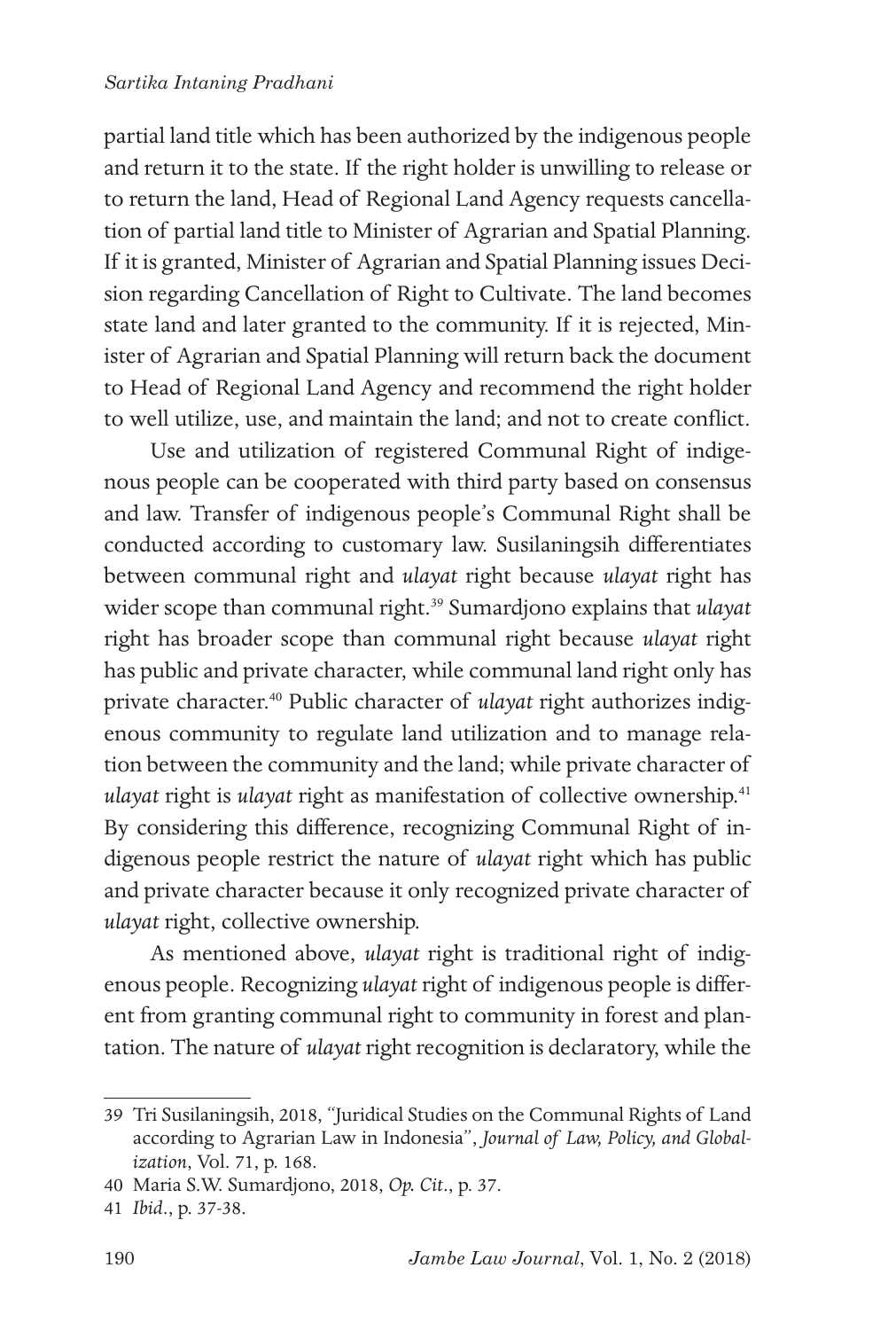nature of granting communal right to community in forest and plantation is constitutive. Recognition of *ulayat* right is to confirm what already exists, while granting communal right to the community is creating new right which does not exist before. By considering the nature of *ulayat* rights, Sumardjono says that the government shall only grant communal land right of community living in forest and plantation in order to create new title for their existing land authorization.42 Traditional rights of indigenous people shall not be given, but it shall be recognized by considering the fact that their rights exist hereditary and traditionally.

# **C. Court Interpretation on Traditional Right of Indigenous People**

Constitutional Court has jurisdiction to review law against the Constitution. Article 18B (2) of the Constitution is often brought by the claimant as legal basis to review natural resources law which allegedly violates traditional right of indigenous people. This article guarantees recognition and protection towards traditional right of indigenous people. Article 18B (2) of the Constitution is brought to challenge Forestry Law.

Forestry Law recognizes traditional indigenous people's property, indigenous forest. According to this law, indigenous forest is state forest located in indigenous people's territory.43 Constitutional Court Decision Number 35/PUU-X/2012 dated 26 March 2013 decides that defining indigenous forest as state forest contradicts to the Constitution. It is against the Constitution because it neglects traditional rights of indigenous people.

Indigenous forest is located within the jurisdiction of indigenous people's *ulayat* right. Within *ulayat* right, there is individual right. As explained before, relation between *ulayat* right and individual right is fluid. When individual right is strong, it will limit the application of *ulayat* right. Since *ulayat* right is applicable on indigenous forest,

<sup>42</sup> *Ibid*., p. 44. Tri Susilaningsih, *ibid*.

<sup>43</sup> See Article 1 (f) Law Number 41 of 1999 regarding Forestry.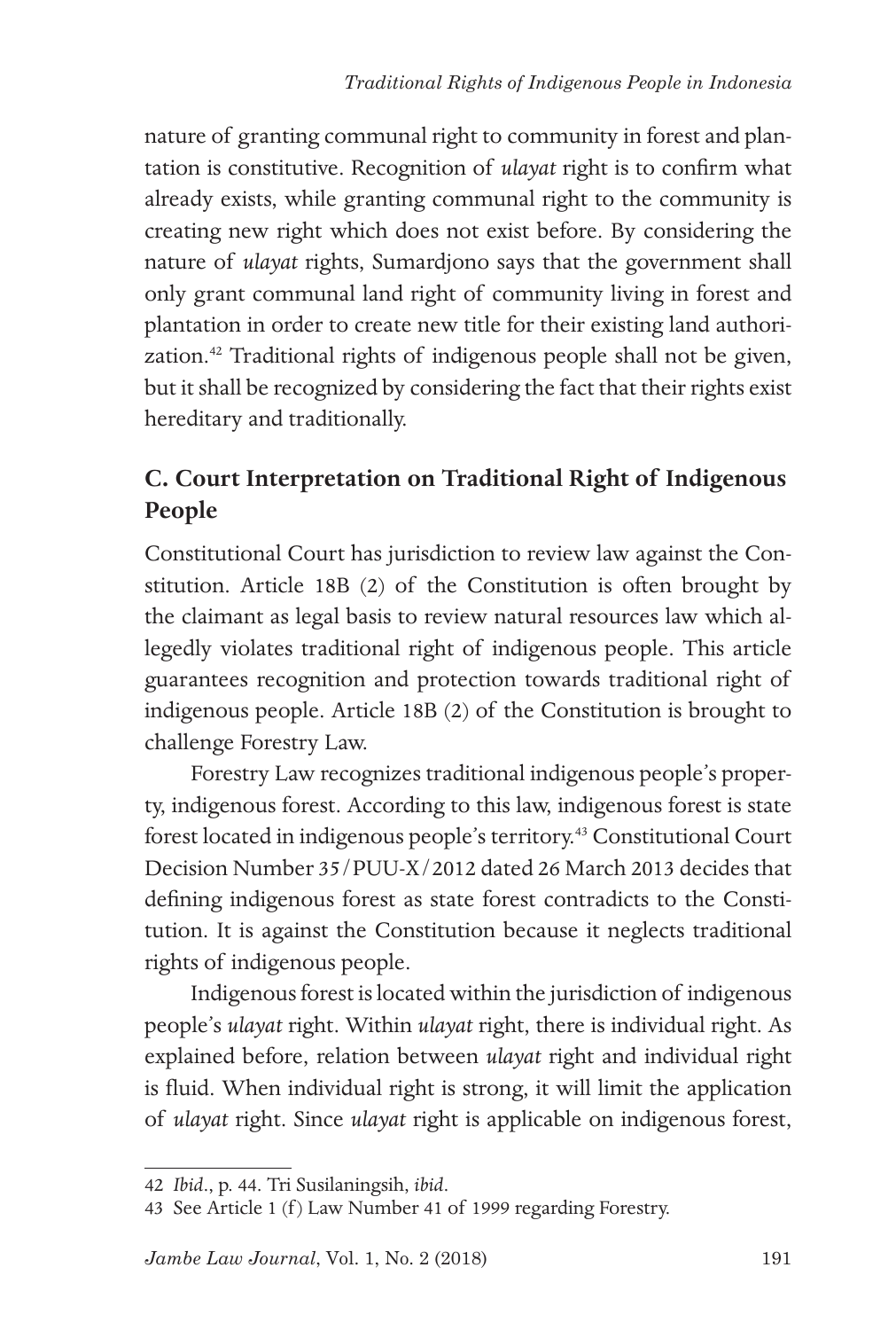Constitutional Court says that state only has indirect control towards indigenous forest.<sup>44</sup> State has indirect authorization towards indigenous forest because state right to control is limited by *ulayat* right. Through *ulayat* right, indigenous people directly control their territory.

Article 18B (2) of the Constitution is also used as legal basic to challenge Right to Cultivate Coastal Water in Law regarding Coastal Area and Small Island Management. According to Constitutional Court, Right to Cultivate Coastal Water threatens the existence of indigenous people's traditional right.<sup>45</sup> Right to Cultivate Coastal Water will deprive hereditary right of indigenous people to utilize coastal water and small islands. Even if they receive compensation when Right to Cultivate Coastal Water in their territory is given to private company, it still hampers their traditional right.

According to Constitutional Court, either utilizing their territory based on Right to Cultivate Coastal Water for 20 years which extendable or receiving compensation is against the concept of *ulayat*  right.46 *Ulayat* right is limitless traditional right because it is enjoyed hereditary. Replacing *ulayat* right with 20 years permit will confine the application of *ulayat* right into particular period on time.

Compensation to replace indigenous people's traditional right will deprive hereditary enjoyment of *ulayat* right. *Ulayat* right is inherited from the ancestor to be taken care of by current generation and later will be enjoyed by future generation. Each generation has right to live on the planet in no worse condition than did the past generation, to inherit comparable diversity in the cultural and natural resources, and to have just access to the use and advantage of the legacy.<sup>47</sup>

<sup>44</sup> Constitutional Court Decision Number 35/PUU-X/2012 dated 26 March 2013, p. 172.

<sup>45</sup> Constitutional Court Decision Number 3/PUU-VIII/2010 dated 9 June 2011, p. 162.

<sup>46</sup> Constitutional Court Decision Number 3/PUU-VIII/2010 dated 9 June 2011, p. 163.

<sup>47</sup> Edith Brown Weiss, 1990, Our Rights and Obligations towards Future Generations for the Environment, *The American Journal of International Law*,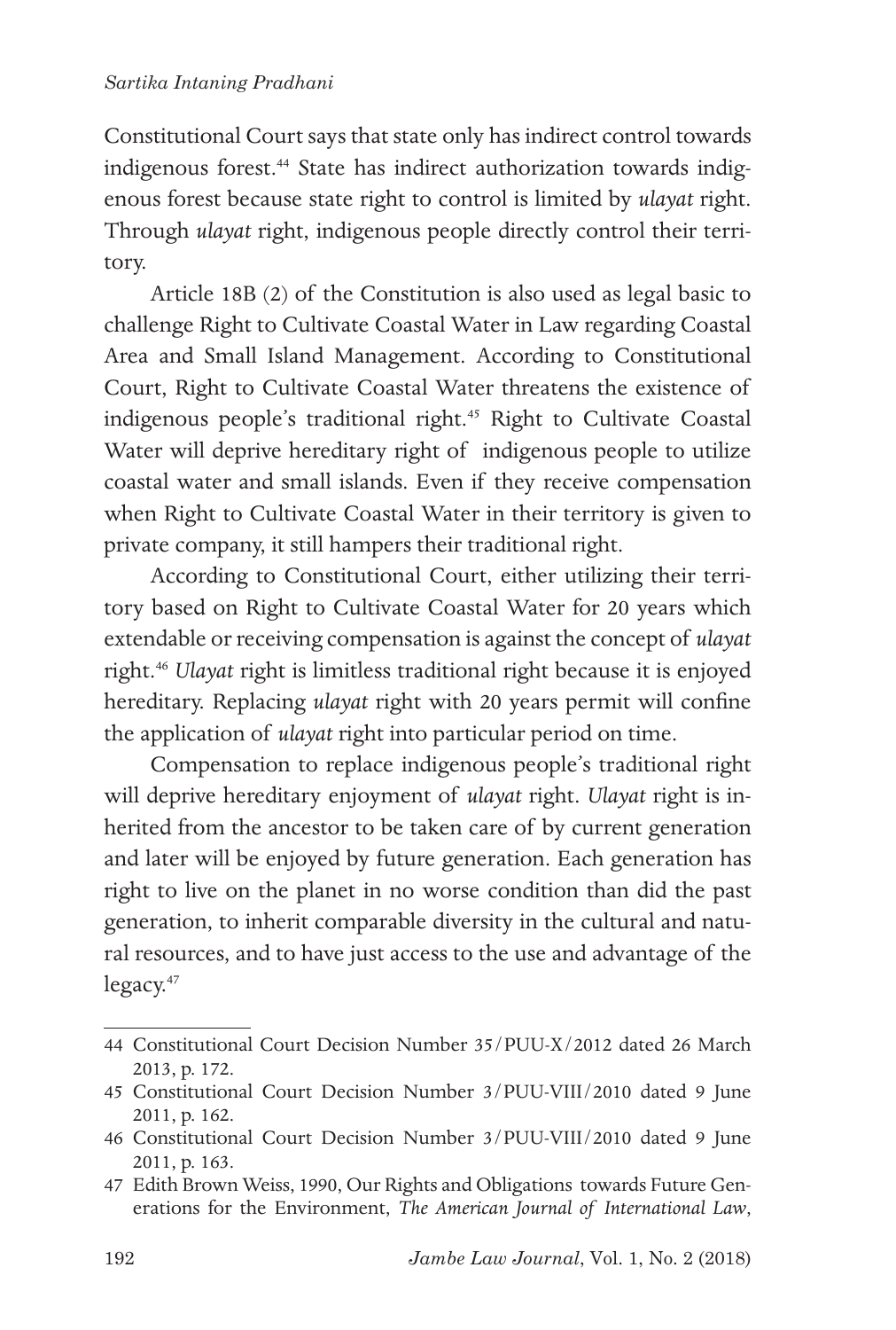Compensation is received only by the community at the time it is given. When compensation is received, future generation loses their chance to enjoy *ulayat* right. This contradicts to the principle of *ulayat* right as traditional right which shall be enjoyed hereditary. Considering those reasons, Constitutional Court Decision Number 3/PUU-VIII/2010 dated 9 June 2011 revokes Right to Cultivate Coastal Water regulated in Law regarding Coastal Area and Small Islands Management.

Water Resources Law respects living *ulayat* right of indigenous people towards water resource which has been recognized by regional regulation.48 Constitutional Court emphasizes that the nature of indigenous people recognition through regional regulation is not constitutive, but declarative.49 It is not constitutive recognition because it does not constitute new rights. Declarative recognition is recognition towards fact of existence.<sup>50</sup> The fact that indigenous people exist is recognized by the state through regional regulation. Regional regulation declares recognition towards the existence of indigenous people and their traditional rights. Recognition is to recognize being which exist, not to grant existence.<sup>51</sup>

Right of indigenous community towards land and territory is not only contested in Constitutional Court, but also in District Court, High Court, and Supreme Court. *Langgam* Indigenous Community and *Luhak* Indigenous Community are indigenous communities living in West Sumatra. Utilization of indigenous people's *ulayat* land in West Sumatra by private entity has been practiced before either right of indigenous people is recognized by the Constitution in 2000

Vol. 4, No. 2, p. 202.

<sup>48</sup> See Article 6 (2) Law Number 7 of 2004 regarding Water Resources (Water Resources Law). This Law is revoked by Constitutional Decision Number 85/PUU-XI/2013 dated 17 September 2014.

<sup>49</sup> Constitutional Decision Number 85/PUU-XI/2013 dated 17 September 2014, p. 142. See, Constitutional Court Decision Number 058-059-060-063/ PUU-II/2004 and 008/PUU-III/2005 dated 19 July 2005, p. 503.

<sup>50</sup> Sukirno, 2016, "Tindak Lanjut Pengakuan Hutan Adat Setelah Putusan Mahkamah Konstitusi No. 35/PUU-X/2012", *Masalah-Masalah Hukum*, Vol. 45, No. 4, p. 261.

<sup>51</sup> *Ibid*.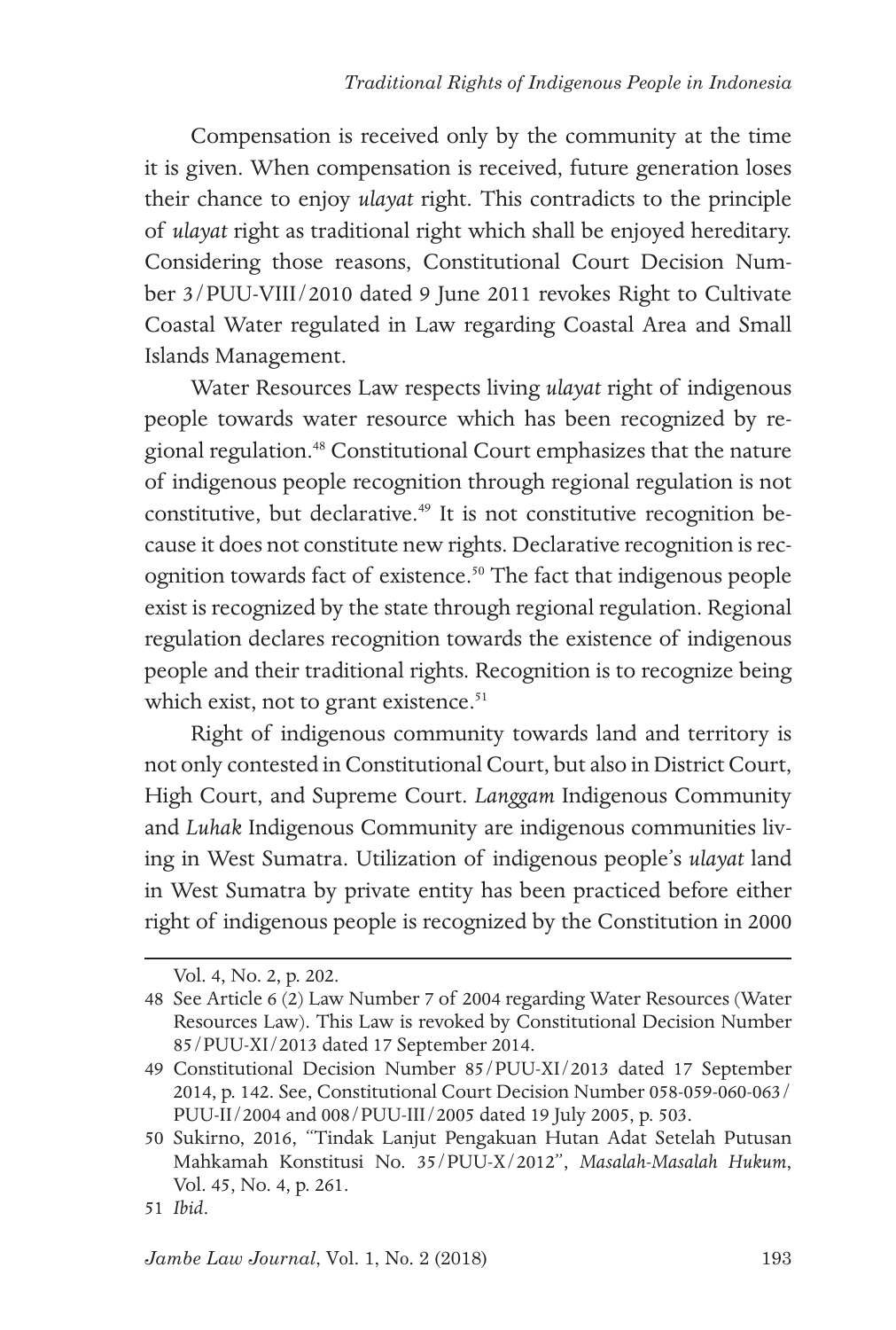or *ulayat* land and its utilization are recognized by regional regulation in 2008.

Since 2008, *ulayat* land and its utilization in West Sumatra is recognized through regional regulation.<sup>52</sup> According to this regulation, *ulayat* land in West Sumatra consists of *Nagari Ulayat* Land controlled by *Ninik Mamak Kerapatan Adat Nagari;* Tribe *Ulayat* Land owned by head of tribe representing its members; *Kaum Ulayat* Land owned by *Mamak Kepala Waris* representing *jurai/paruik* of its *kaum;* and *Rajo Ulayat* Land which owned by eldest man heir of *rajo* representing members of *kaum* from matrilineal lineage. According to the regulation, *ulayat* land of indigenous people can be utilized for private interest. Utilization of *ulayat* land for private entity's/individual's interest shall be conducted based on Utilization and Cultivation Agreement between the owner/holder/controller of *ulayat* land and private entity/individual regarding duration of time and profit sharing.

*Langgam* Indigenous People and *Luhak* Indigenous People are neighbors. On 1st May 1985, they sign agreement of land boundaries between *Langgam* and *Luhak* according to *Kinali* Customary Law*.*  On 24th May 1989, *Langgam* Indigenous People, according to *Bakinali*  Customary Law and witnessed by head of Indigenous People, gives 7.000 Ha *ulayat* land located in *Langgam* Village and *Katiangan* Village to PT Tri Sangga Guna to be utilized as palm oil plantation. On 20th November 1991, Land Registrar Office issues Right to Cultivate Certificate on 7.000 Ha *ulayat* land located in *Langgam* Village and *Katiangan* Village to PT Tri Sangga Guna to be utilized as palm oil plantation.

In 2007, *Luhak* Indigenous People files lawsuit against PT Tri Sangga Guna and PT Laras Internusa. *Luhak* Indigenous People sues PT Tri Sangga Guna and PT Laras Internusa under act against law because the company does not clear land for palm oil plantation according to Right to Cultivate Certificate. The company unlawfully clear land of *Luhak* Indigenous People's territory located in Sidodadi Village and gradually expand their palm oil plantation up to  $\pm 11.050$ 

<sup>52</sup> West Sumatera Province Local Regulation Number 6 of 2008 regarding *Ulayat* Law and Its Utilization.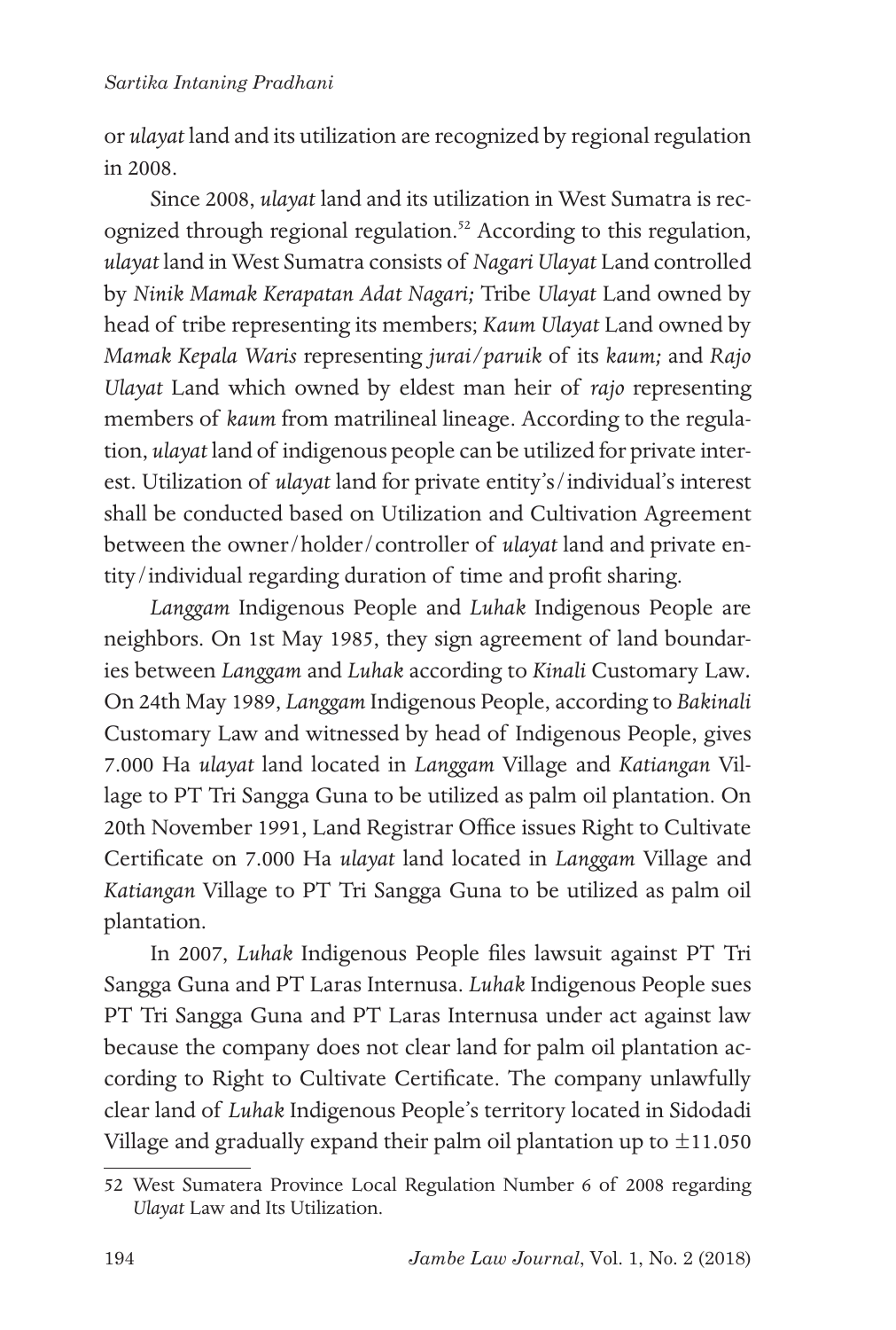Ha. West Pasaman District Court rejects *Luhak* Indigenous People's claim by reasoning that 7.000 Ha of land disputed object under Right to Cultivate title is lawfully authorized by PT Laras Internusa through auction; therefore *Luhak* Indigenous People has no legitimate right over the disputed land.<sup>53</sup>

The Court does answer claim brought by *Luhak* Indigenous People which contesting authorization of PT Laras Internusa on *Luhak* Indigenous People's land in Sidodadi Village, not authorization of PT Laras Internusa under Right to Cultivate title in *Langgam* Village and *Katiangan* Village. Moreover, according to research conducted by West Pasaman Regent to settle dispute between PT Laras Internusa dan *Luhak* Indigenous People, it is found that (1) land authorized by PT Laras Internusa for palm oil plantation is located in Sidodadi Village within *ulayat* land of *Luhak* Indigenous People, while location of land registered under Right to Cultivate title is within *ulayat* land of *Langgam* Indigenous People; (2) PT Laras Internusa shall give plasma garden to *Luhak* Indigenous People; (3) since land authorization of PT Laras Internusa has not fulfilled *Bakinali* Customary Law; therefore PT Laras Internusa shall pay *silih jarih* as compensation of land authorization to *Luhak* Indigenous People.

Unfortunately, there is no follow-up action towards the research finding and on 9th May 2008, West Pasaman Regent issues new Plantation Permit to PT Laras Internusa. Not satisfied with West Pasaman District Court Decision, *Luhak* Indigenous People files appeal to High Court. Padang High Court strengthens West Pasaman District Court Decision. Then, *Luhak* Indigenous People submit second appeal to Supreme Court, but it is rejected.54

In 2012, *Luhak* Indigenous People files another law suit against PT Tri Sangga Guna, PT Laras Internusa, and West Pasaman Regent. They argue that the defendants have unlawfully authorized  $\pm 11.050$ 

<sup>53</sup> See West Pasaman District Court Decision Number 17/PDT.G/2007/PN/ PSB, dated 29th July 2008.

<sup>54</sup> See Padang High Court Decision Number 42/PDT/2009/PT.PDG, dated 22nd June 2009 and Supreme Court Decision Number 1112K/PDT/2010, dated 15th November 2010.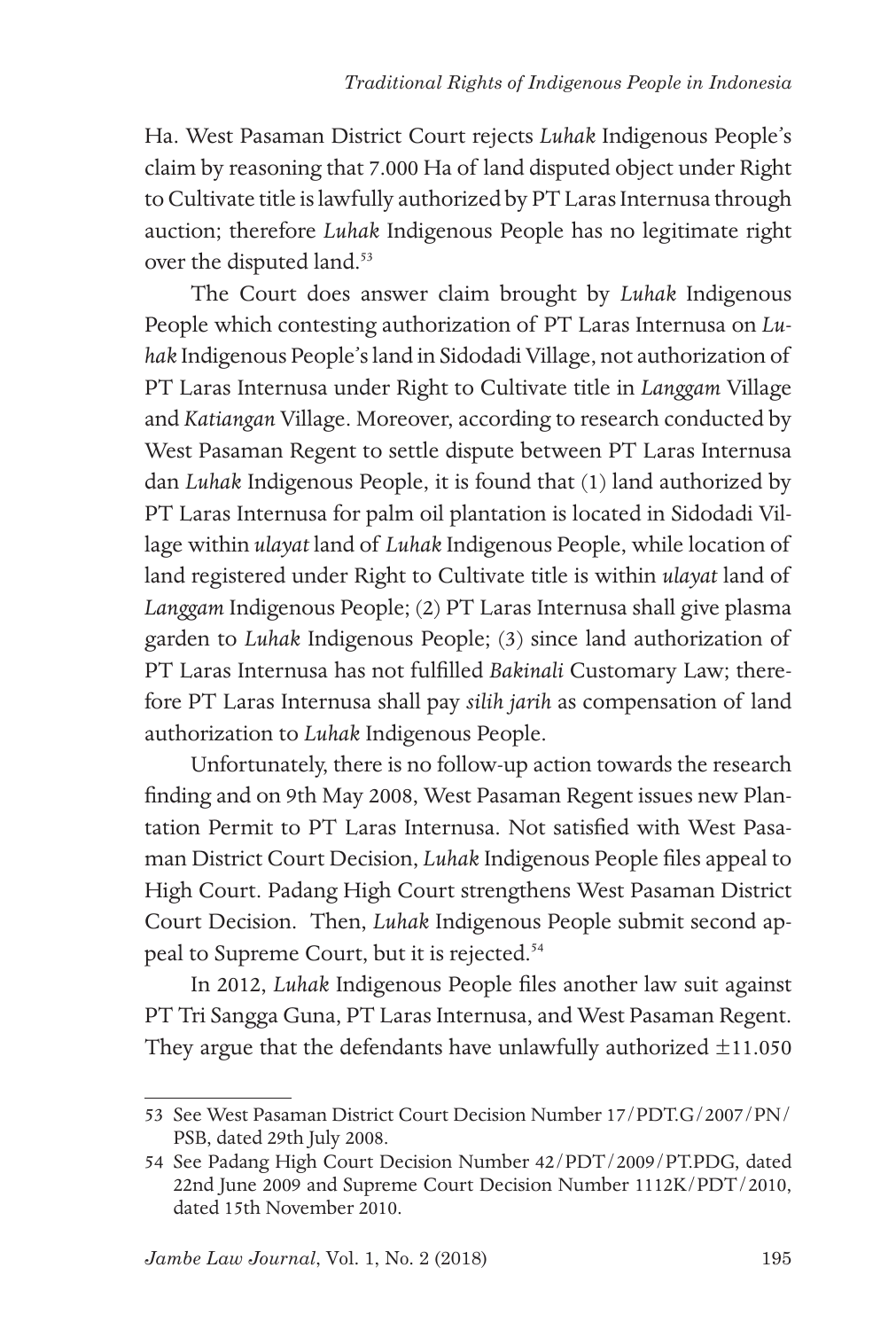Ha land for palm oil plantation within *ulayat* land of *Luhak* Indigenous People. West Pasaman District Court decides not to receive the claim since the claim is *nebis in idem* to West Pasaraman District Court Decision Number 17/PDT.G/2007/PN/PSB *jo.* Padang High Court Decision Number 42/PDT/2009/PT.PDG *jo.* Supreme Court Decision Number 1112K/PDT/2010.<sup>55</sup>

Right of Indigenous Community towards land and territory is not only recognized in West Sumatra, but also in Papua. Indigenous Community in Papua is recognized and protected by Law regarding Distinct Autonomy.56 Indigenous people shall be involved in the deliberation of *ulayat* land procurement to achieve consensus regarding land transfer and compensation. If there is dispute on *ulayat* land procurement, provincial and regency/municipality government shall actively mediate to settle dispute fairly and wisely.

In 2015, Demianus M. Afaar, heir of Afaar Tribe, files lawsuit against Republic of Indonesia Government *cq.* Minister of Home Affair *cq.* Papua Governor. Claimant argues that disputed object is *ulayat* land of *Nonomiweci* Indigenous Community located in STIE street Kotaraja, VIM Kotaraja Village, Abepura District, Jayapura Municipality. This land is hereditary owned by Afaar Indigenous Community. In 1974, Cigombong Kotaraja Government built Local Government of Cigombong Kotaraja housing on disputed land without any release from Indigenous Community and compensation according to law and regulation. Plaintiff sues defendant to return back disputed object or to pay compensation. Jayapura District Court is in favor of the claimant and order defendant to return back the disputed object to claimant or to pay compensation.<sup>57</sup>

Defendant submits appeal to Jayapura High Court. Jayapura High Court revokes decision of Jayapura District Court because High Court argues that plaintiff can not prove that disputed object

<sup>55</sup> See West Pasaman District Court Decision Number 05/PDT.G/2012/ PN.PSB, dated 26th February 2013.

<sup>56</sup> Law Number 21 of 2001 regarding Distinct Autonomy for Papua Province.

<sup>57</sup> See Jayapura District Court Decision Number 85/Pdt.G/2013/PN.Jpr, dated 7 April 2014.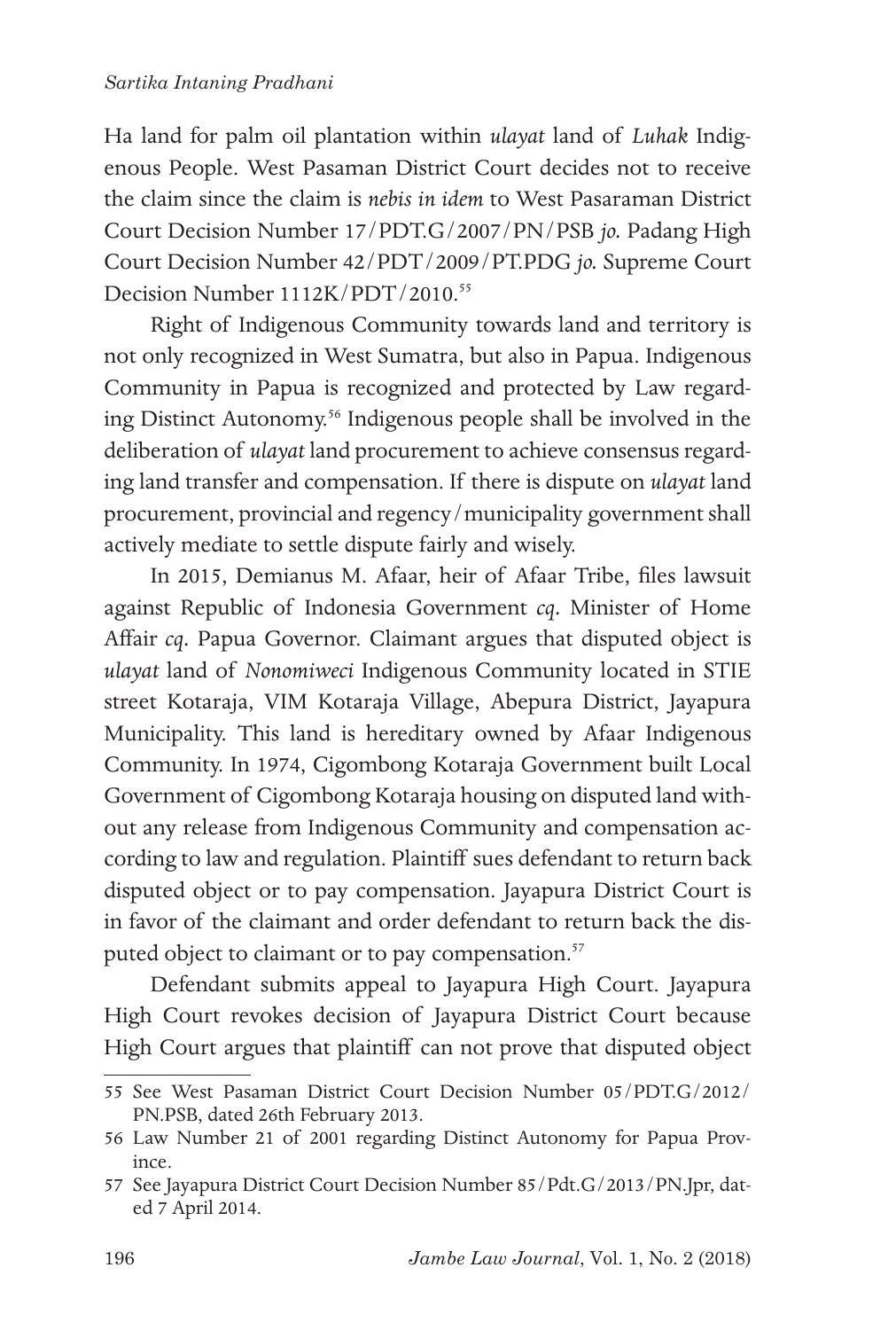belongs to Afaar Indigenous Community.<sup>58</sup> According to defendant, disputed land belongs to Papua Local Government proven by Right to Use Certificate<sup>59</sup> issued by Land Registrar Office. Defendant argues that this certificate is lawfully obtained based on Letter of Land Title Release from Petrus Hamadi, head of Indigenous Community, dated 5th July 1973.

Regarding Letter of Land Title Release from Petrus Hamadi, it has been proven in Jayapura District Court that Petrus Hamadi did not sign or handled over Letter of Land Title Release to Papua Local Government. Indigenous Community also has not received compensation; therefore issuance of Right to Use Certificate as legal basic to build Local Government of Cigombong Kotaraja housing has no legitimate basis.

In Jayapura District Court, defendant does not object the proof that plaintiff has lawfully hereditary owned disputed object either based on customary law or national law. Moreover, according to law and regulation, issuance of Certificate of Land Title which initially owned by Indigenous Community shall be based on Letter of Land Title Release witnessed by authorized officers and contains land identity and compensation.<sup>60</sup>

Not satisfied with Jayapura High Court Decision, claimant files second appeal to Supreme Court. Unfortunately, it is rejected by reasoning that there is no proof which strengthens claim of plaintiff that disputed land is owned by *Afaar* Indigenous Community.61 Both High Court and Supreme Court neglect District Court's proof that *Afaar* Indigenous Community is proven as legal owner of the disputed land; the tribe has not released the land; and there is no compensation received by the tribe.

Conceptually speaking, judge in codification system of law and

<sup>58</sup> See Jayapura High Court Decision Number 53/PDT/2014/PT.JAP, dated 29 October 2014.

<sup>59</sup> Right to Use Certificate Number 870 of 1982 holds by Irian Jaya (Papua) Local Government.

<sup>60</sup> At that time, land release is regulate under Minister of Home Affair Regulation Number 15 of 1975 regarding Procedure to Release Land.

<sup>61</sup> See Supreme Court Decision Number 864K/Pdt/2015, dated 27 July 2015.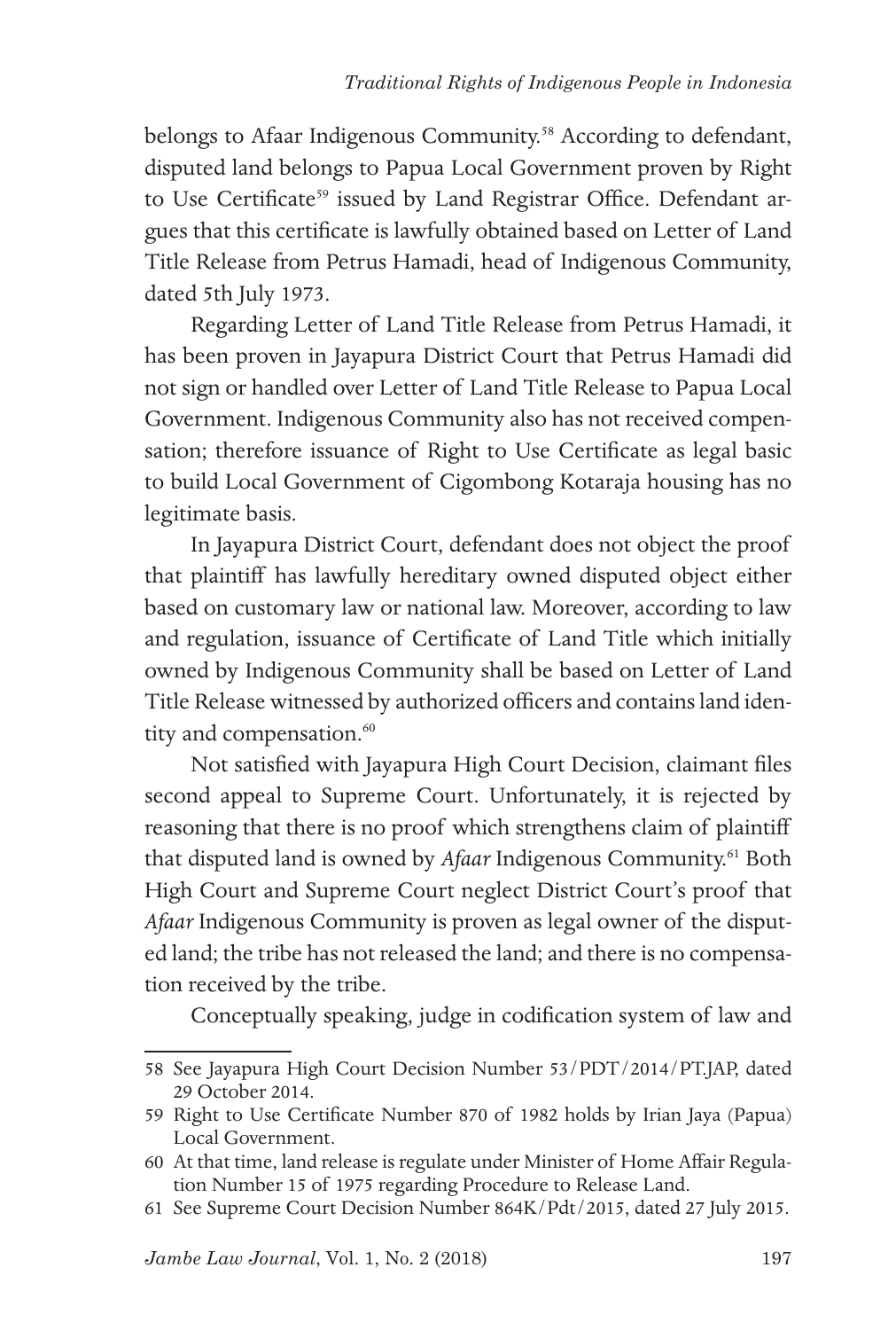customary law has similarity and differences. Either in codification system of law or customary of law, judge decides based on past legal principle; society's condition; and case individuality.<sup>62</sup> The different is that judge in codification legal system shall implement legal principle and norms in codified law, while judge in customary law has more flexibility to include or exclude legal principle in customary law based on situation suitable for each case.<sup>63</sup> Koesno mentions that in customary law, judge made law according to harmony, propriety, and peaceful legal principles in order to settle the dispute and restore the wellness.<sup>64</sup>

Above decisions are judge made law according to codified law. Theoretically, judge in codified law shall apply past legal principle in the specific case by considering the society's condition. Constitutional Court has appropriately reviewed law by referring to legal principle to recognize and respect traditional right of indigenous people. *Ulayat* right is traditional right of indigenous people towards their territory, including land, water, and natural resources therein. Constitutional Court has confirmed that *ulayat* right is traditional right which shall be enjoyed hereditary; therefore it can not be limited for example by Right to Cultivate Coastal Water for 20 years. *Ulayat*  right is applicable in the jurisdiction of Indigenous People, therefore recognition towards indigenous people as legal subject is prominent. Constitutional Court has confirmed that the nature of recognition towards indigenous people through regional regulation is declaratory.

Unfortunately, District Court, High Court and Supreme Court often did not decide the case by referring to the legal principle to recognize and respect indigenous people in regional regulation and Law. The Courts neglect direct or living control of indigenous people

<sup>62</sup> M.M. Djojodigoeno, 1960, *Harapan Hukum Adat Indonesia*, Badan Penerbit Gadjah Mada, Jogjakarta,p. 29.

<sup>63</sup> Sulastriyono and Sartika Intaning Pradhani, 2018, "Pemikiran Hukum Adat Djojodigoeno dan Relevansinya Kini", *Mimbar Hukum*, Vol. 30, No. 5, p. 456.

<sup>64</sup> Moh. Koesno, 1979, *Catatan-Catatan terhadap Hukum Adat Dewasa Ini*, Airlangga University Press, Surabaya, p. 61.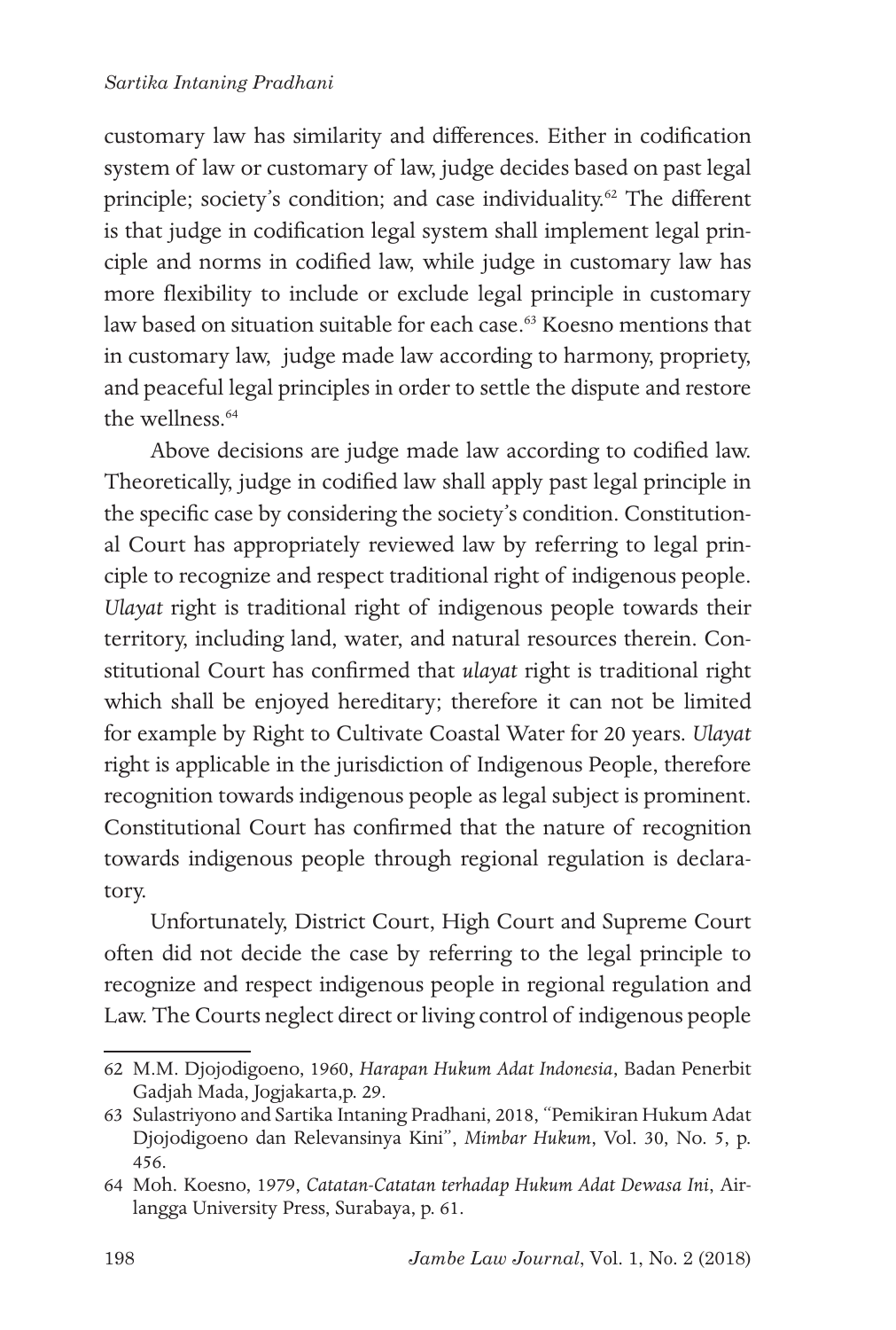towards their land and only focus on formal legal certainty according to Land Certificate. Though right of indigenous people is legally recognized and protected by regional regulation and Law, there is still another challenge to prove their factual control before the Court.

## **D. Conclusion**

Traditional land right of indigenous people, *ulayat* right, has been recognized since 1960 through Basic Agrarian Law. Unfortunately, recognition of *ulayat* right is not automatically recognition of indigenous people as legal subject. Failure to recognize indigenous people as legal subject neglects their right to access natural resources because laws, such as Forestry Law, Plantation Law, Prevention and Eradication of Forest Destruction Law, and Coastal Area and Small Islands Management Law, require recognition of indigenous people as basic precondition to access their right.

Court has crucial role to interpret traditional rights of indigenous people in specific case by considering society's condition. According to Constitutional Court, living *ulayat* right in the jurisdiction of indigenous people shall be enjoyed hereditary. It shall not be limited by permit issued by the government. In order to respect traditional right of indigenous people, indigenous people shall be recognized as legal subject through regional law product. The nature of indigenous people recognition is declaratory because it is necessary to confirm their existing rights. Unfortunately, in civil law disputes, District Court, High Court and Supreme Court often neglect traditional rights of indigenous people because the Courts only focus on formal legal proof, Land Certificate, without considering legal history of Land Certificate issuance and living or factual control of indigenous people's towards the disputed object.

# **Bibliography**

### **Law, Regulation, and Decision**

The 1945 Constitution Republic of Indonesia. Law Number 5 of 1960 regarding Basic Agrarian.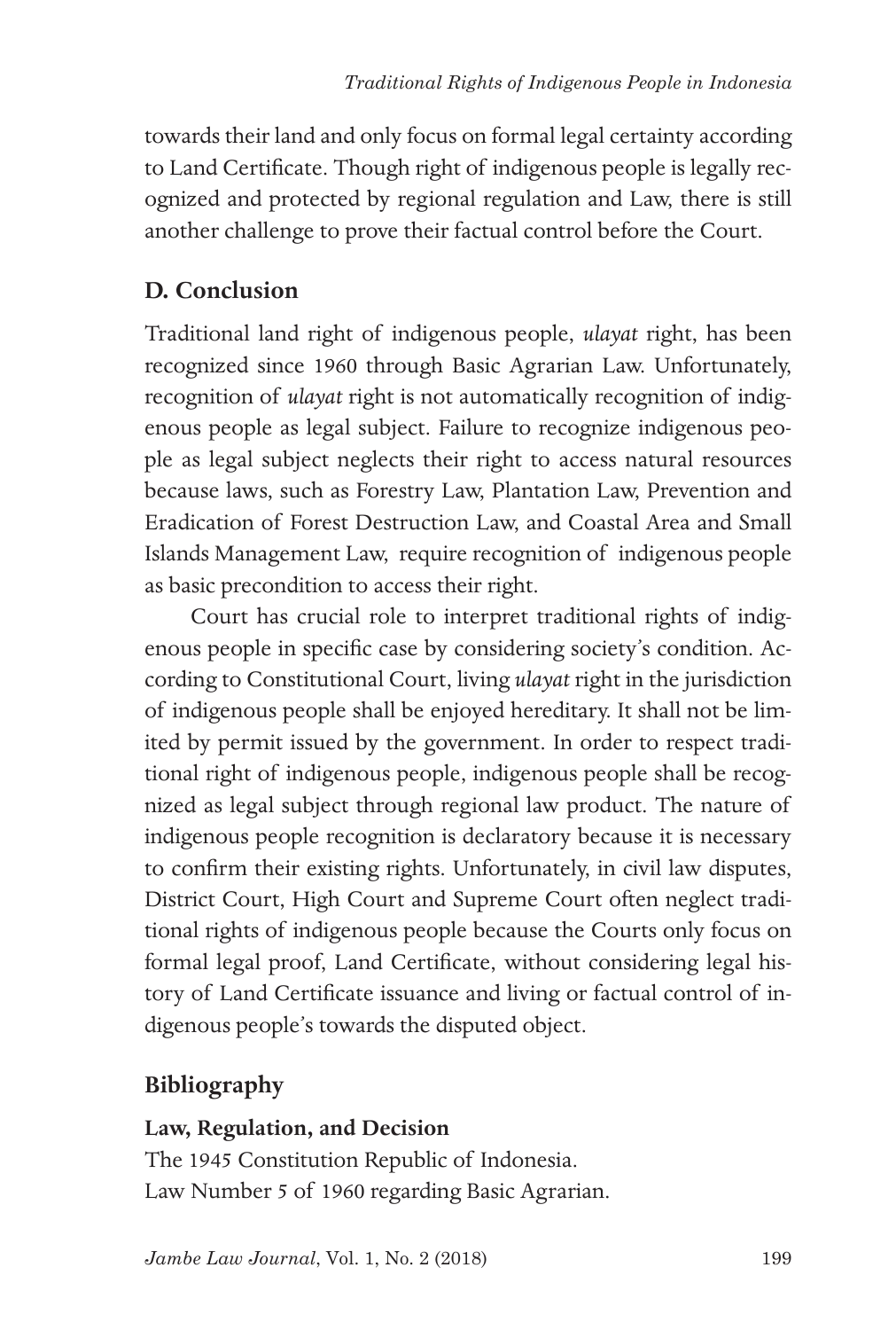- Law Number 41 of 1999 regarding Forestry.
- Law Number 21 of 2001 regarding Distinct Autonomy for Papua Province.
- Law Number 7 of 2004 regarding Water Resources.
- Law Number 27 of 2007 regarding Management of Coastal Area and Small Islands.
- Law Number 18 of 2013 regarding Prevention and Eradication of Forest Destruction.
- Law Number 1 of 2014 regarding Amendment of Law Number 27 of 2007 regarding Management of Coastal Area and Small Islands.

Law Number 23 of 2014 regarding Regional Government.

Law Number 39 of 2014 regarding Plantation.

- Minister of Home Affair Regulation Number 15 of 1975 regarding Procedure to Release Land.
- Minister of Home Affair Regulation Number 52 of 2014 regarding Guideline to Recognize and to Protect Indigenous Community.
- Minister of Forestry and Environment Regulation Number 32 of 2015 regarding Forest with Title.
- Minister of Agrarian and Spatial Planning/ Head of National Land Agency Regulation Number 10 of 2016 regarding Procedure to Stipulate Land Communal Right of *Adat* Law Community and Community in Particular Area.
- West Sumatra Province Local Regulation Number 6 of 2008 regarding *Ulayat* Law and Its Utilization.
- Right to Use Certificate Number 870 of 1982 holds by Irian Jaya (Papua) Local Government.

Court Decision

- Constitutional Court Decision Number 058-059-060-063/PUU-II/2004 and 008/PUU-III/2005 dated 19 July 2005.
- Constitutional Court Decision Number 3/PUU-VIII/2010 dated 9 June 2011.
- Constitutional Court Decision Number 35/PUU-X/2012 dated 26 March 2013.
- Constitutional Decision Number 85/PUU-XI/2013 dated 17 September 2014.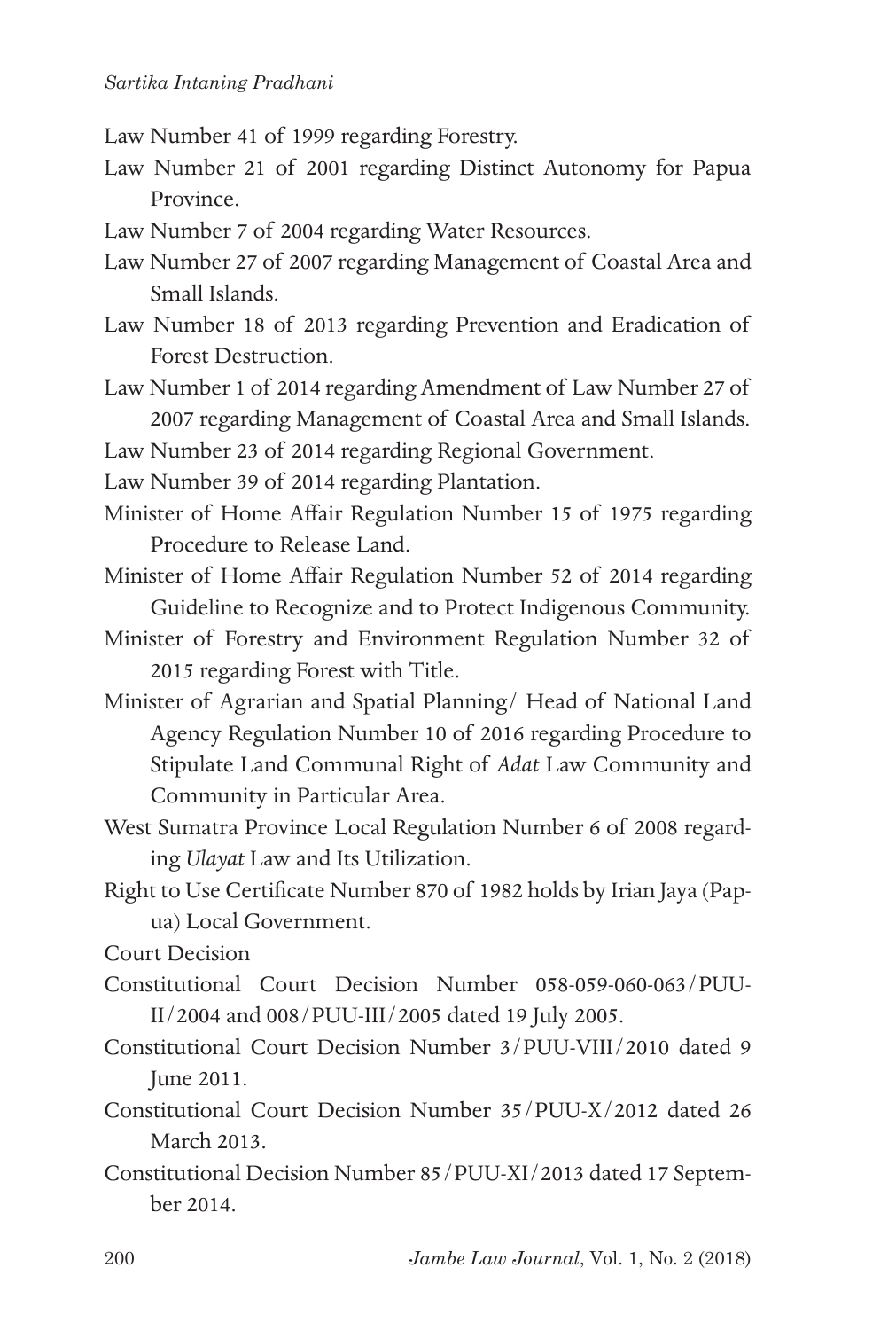- Supreme Court Decision Number 1112K/PDT/2010, dated 15th November 2010.
- Supreme Court Decision Number 864K/Pdt/2015, dated 27 July 2015.
- Padang High Court Decision Number 42/PDT/2009/PT.PDG, dated 22nd June 2009.
- Jayapura District Court Decision Number 85/Pdt.G/2013/PN.Jpr, dated 7 April 2014.
- Jayapura High Court Decision Number 53/PDT/2014/PT.JAP, dated 29 October 2014.
- West Pasaman District Court Decision Number 17/PDT.G/2007/ PN/PSB, dated 29th July 2008.
- West Pasaman District Court Decision Number 05/PDT.G/2012/ PN.PSB, dated 26th February 2013.

### **Article**

- Bosko, Rafael Edy, 2014, "Reconsidering the Inalienability of Communal Ulayat Rights: Theoretical Review"*, article* presented at the 19<sup>th</sup> ALIN Expert Forum Land Rights on Asian Countries conducted at Faculty of Law, Universitas Gadjah Mada, Yogyakarta on 12 June.
- HuMa, "Outlook Konflik Sumberdaya Alam dan Agraria 2012: Membara, Menyebar, dan Meluas", https://huma.or.id/home/pusatdatabase-dan-informasi/outlook-konflik-sumberdaya-alamdan-agraria-2012-3.html, accessed on 21/03/2013, accessed 6 February 2019.
- Sasmitha, Tody, 2016, "Masyarakat Hukum Adat: Persekutuan Hukum (*Rechgemeenschappen)* atau Subyek Hukum", a*rticle* delivered in Simposium Nasional Masyarakat Adat II in Universitas Pancasila conducted by copperation between Epistema Institute, Aliansi Masyarakat Adat Nusantara, Perkumpulan HuMa, Pusat Kajian Hukum Adat Djojodigoeno Universitas Gadjah Mada, Komisi Nasional Hak Asasi Manusia, Fakultas Hukum Universitas Pancasila, Jaringan Kerja Pemetaan Partisipatif, and Badan Registrasi Wilayah Adat on at 16-17 May.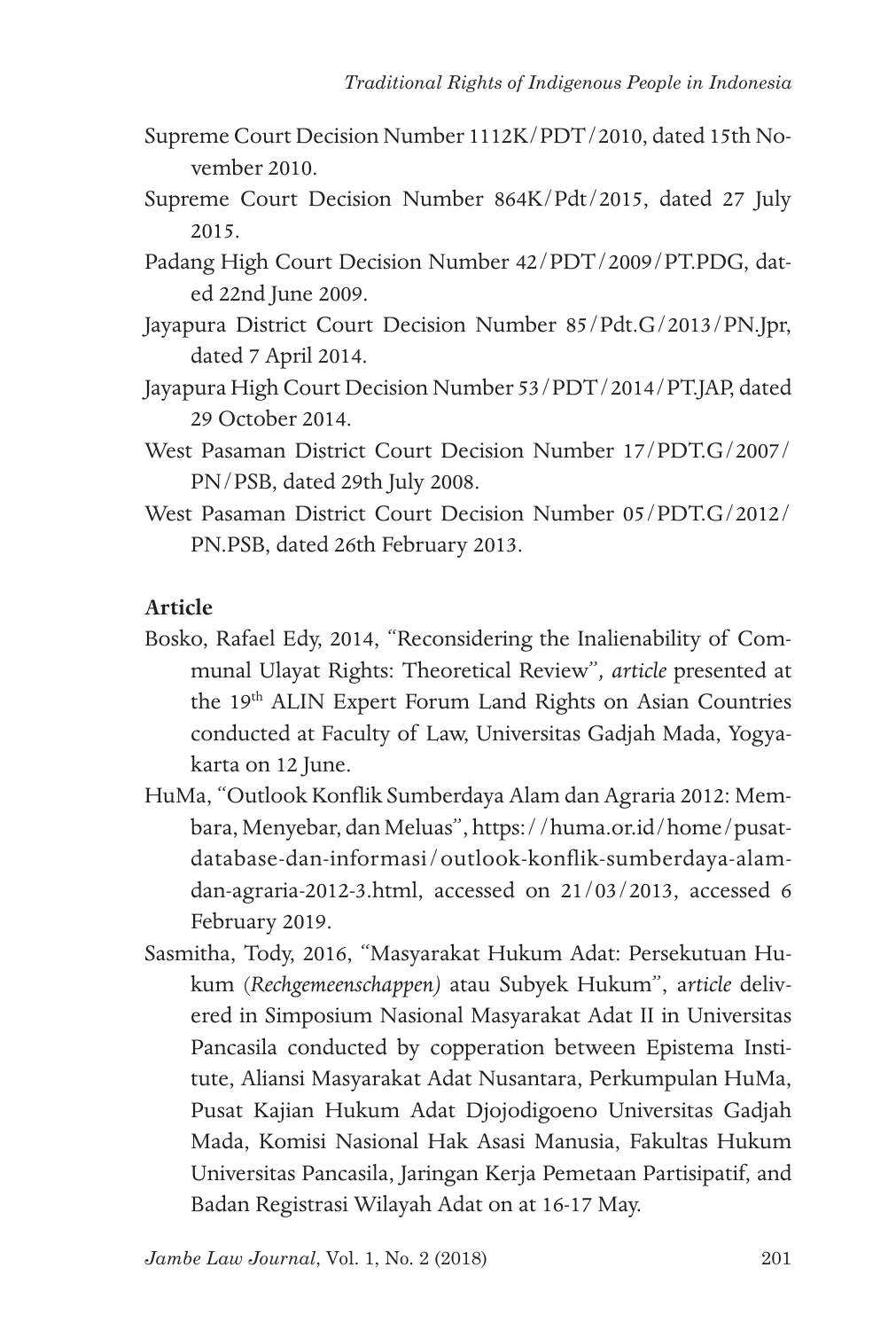### **Book and Book Chapter**

- Cahyono, Eko and YL. Franky, "Demi dan atas Nama MIFFE Suku Malind Dikorbankan" in Eko Cahyono, et. al. (Ed.), 2016, *Konflik Agraria Masayrakat Hukum Adat atas Wilayahnya di Kawasan Hutan, Komini Nasional Hak Asasi Manusia Republik Indonesia*, Jakarta Pusat, retrieved from http://www.aman.or.id/wpcontent/uploads/2016/03/BUKU-3-KONFLIK-AGRARIA-MASYARAKAT-HUKUM-ADAT-ATAS-WILAYAHNYA-DI-KA-WASAN-HUTAN-.pdf.
- Djojodigoeno, M.M., 1960, *Harapan Hukum Adat Indonesia*, Badan Penerbit Gadjah Mada, Jogjakarta.
- Djojodigoeno, M.M., 1961, *Asas-Asas Hukum Adat Kuliah Tahun 1960- 1961 Djilid 1,* Jajasan Badan Penerbit Gadjah Mada, Jogjakarta.
- Feiring, Birgitte, 2013, *Indigenous People's Rights to Lands, Territories, and Resources,* International Land Coalition, Rome.
- Haar, Ter, 2013, *Asas-Asas dan Susunan Hukum Adat*, Translated by Soebakti Poesponoto, Balai Pustaka, East Jakarta.
- Koesno, Moh., 1979, *Catatan-Catatan terhadap Hukum Adat Dewasa Ini,* Airlangga University Press, Surabaya.
- Komite Nasional Pembaruan Agraria, "Indonesia Darurat Agraria: Luruskan Reforma Agraria dan Selesaikan Konflik-Konflik Agraria", http://elsam.or.id/2017/09/indonesia-darurat-agraria-luruskan-reforma-agraria-dan-selesaikan-konflik-konflikagraria/, accessed on 25/09/2017, accessed 6 February 2019.
- Konsorsium Pembaruan Agraria, "Catatan Akhir Tahun 2017: Reforma Agraria di Bawah Bayangan Investasi Gaung Besar di Pinggiran Jalan", http://kpa.or.id/assets/uploads/files/publikasi/ d5a29-catahu-2017-kpa.pdf, acessed on 27/12/2017, accessed 6 February 2019.
- Mamba, John, "Recognition "In Kind": Indonesian Indigenous Peoples and State Legislation", in Christian Erni (Ed.), 2008, *The Concept of Indigenous Peoples in Asia A Resource Book,* International Work Group for Indigenous People/Asia Indigenous People Pact Foundation, Copenhagen/Chiang Mai.

Sudiyat, Iman, 1981, *Hukum Adat Sketsa Asas*, Liberty, Yogyakarta.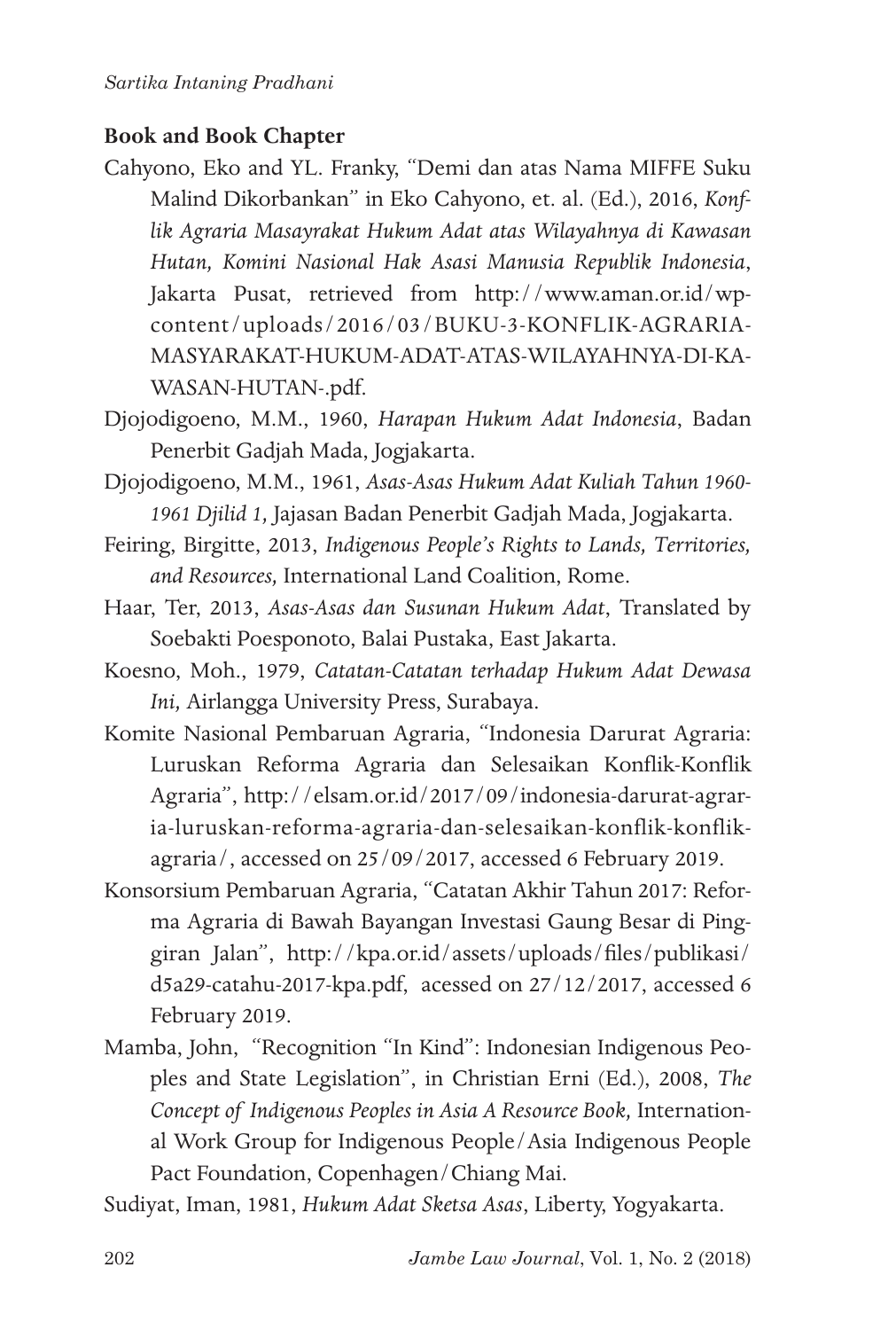- Sumardjono, Maria S.W., 2009, *Kebijakan Pertanahan antara Regulasi dan Implementasi,* Kompas, Jakarta.
- Sumardjono, Maria S.W., 2018, *Regulasi Pertanahan dan Semangat Keadilan Agraria*, STPN Press, Yogyakarta.
- Tim Aman Maluku, "Lewati Nyawa Kami, Jika Mau Rampas Tanah Roma, in Eko Cahyono, et. al. (Ed.), 2016, *Konflik Agraria Masayrakat Hukum Adat atas Wilayahnya di Kawasan Hutan*, Komisi Nasional Hak Asasi Manusia Republik Indonesia, Jakarta Pusat, retrieved from http://www.aman. or.id/wp-content/uploads/2016/03/BUKU-3-KONFLIK-AGRARIA-MASYARAKAT-HUKUM-ADAT-ATAS-WILAYAH-NYA-DI-KAWASAN-HUTAN-.pdf.
- Tim Inkuiri Nasional Komnas HAM, 2016, *Inkuiri Nasional Komisi Nasional Hak Asasi Manusia Hak Masayrakat Hukum Adat atas Wilayahnya di Kawasan Hutan*, Komisi Nasional Hak Asasi Manusia Republik Indonesia, Jakarta Pusat, retrieved from https:// www.komnasham.go.id/files/20160530-inkuiri-nasional-komisi-nasional-\$N60YN.pdf,
- Zagema, Bertram, 2011, *Land and Power the Growing Scandal surrounding the New Wave of Investment in Land*, Oxfam GB for Oxfam International, Oxford, retrieved from https://oxfamilibrary. openrepository.com/bitstream/handle/10546/142858/bp151 land-power-rights-acquisitions-220911-en.pdf;jsessionid=F05D CBF1CDB9F1670D4FC41B2001FAFE?sequence=32, accessed 21 March 2018.

### **Journal**

- Drbohlav, Petr and Jiri Hejkrlik, "Social and Economic Impacts on Lad Concessions on Rural Communities of Cambodia: Case Stydy of Botum Sakor National Park, *IJAPS,* Vol. 14, No. 1, 2018, p. 165—189.
- Ginting, Darwin, 2012, "Politik Hukum Agraria terhadap Hak Ulayat Masyarakat Hukum Adat di Indonesia", *Jurnal Hukum dan Pembangunan,* Vol. 42, No. 1, p. 29-53.
- Ginting, Wiranta Yudha and Cristina Espinosa, "Indigenous Resis-

*Jambe Law Journal*, Vol. 1, No. 2 (2018)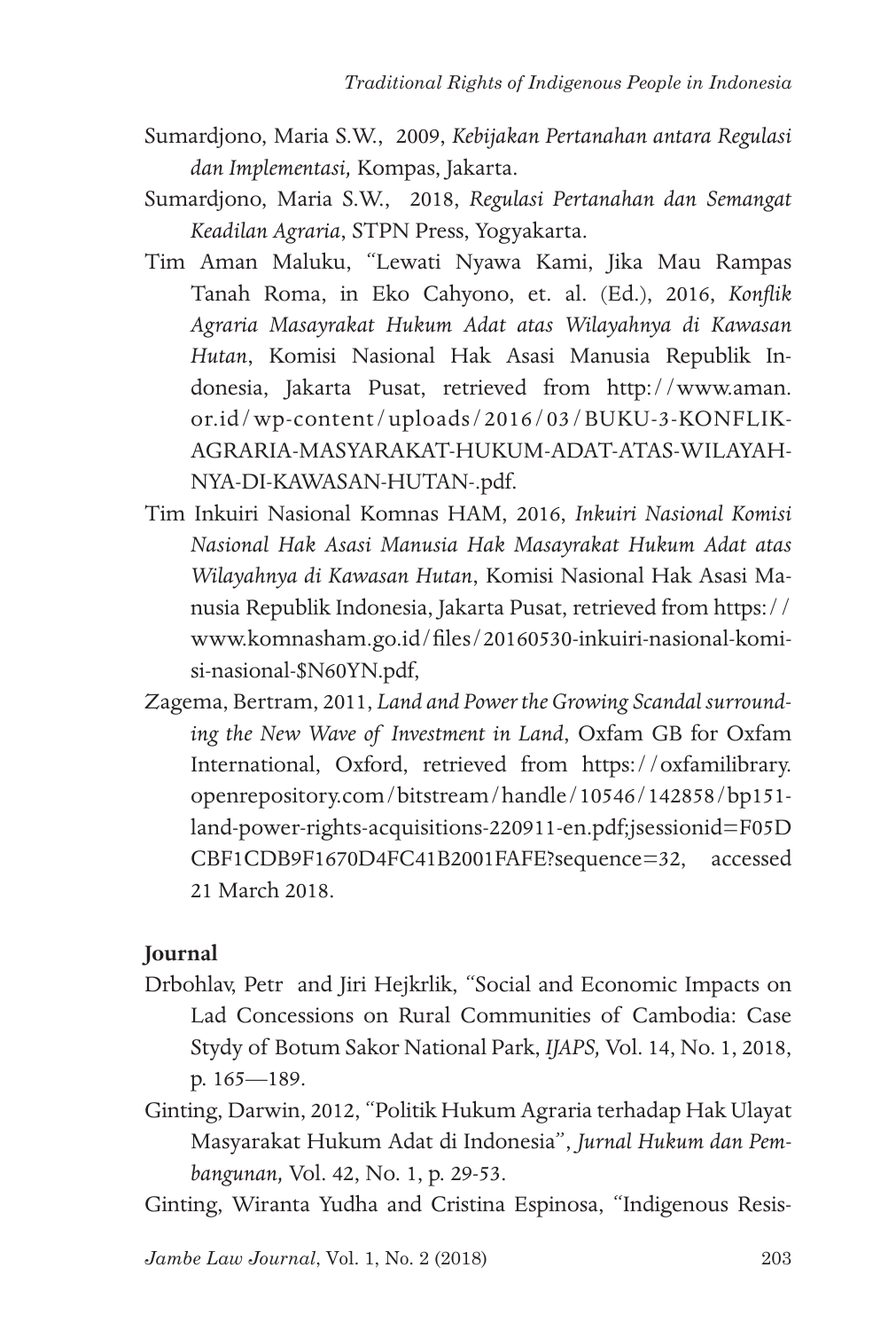tance to Land Grabbing in Merauke, Indonesia: the Importance and Limits of Identity Politics and the Global-Local Coallitions", *International Journal of Social Science and Business,* Vol. 1, No. 3, 2016, p. 1—14.

- Mutolib, Abdul, *et. al.,* "Konflik Agraria dan Pelepasan Tanah Ulayat (Studi Kasus pada Masyarakat Suku Melayu di Kesatuan Pemangkuan Hutan Dharmasraya, Sumatera Barat)", *Jurnal Penelitian Sosial dan Ekonomi Kehutanan,* Vol. 12, No. 3, 2015, p. 213- 225.
- Obie, Muhammad, *et. al.,* "Sejarah Penguasaan Sumber Daya Pesisir dan Laut di Teluk Tomini", *Paramita,* Vol. 21, No. 1, 2015, p. 73—87.
- Sukirno, 2016, *"*Tindak Lanjut Pengakuan Hutan Adat Setelah Putusan Mahkamah Konstitusi No. 35/PUU-X/2012", *Masalah-Masalah Hukum,* Vol. 45, No. 4, p. 259-267.
- Sulastriyono and Sartika Intaning Pradhani, 2018, "Pemikiran Hukum Adat Djojodigoeno dan Relevansinya Kini", *Mimbar Hukum,* Vol. 30, No. 449-464.
- Susilaningsih, Tri, 2018, "Juridical Studies on the Communal Rights of Land according to Agrarian Law in Indonesia", *Journal of Law, Policy, and Globalization,* Vol. 71, p. 167-174.
- Weiss, Edith Brown, 1990, Our Rights and Obligations towards Future Generations for the Environment, *The American Journal of International Law,* Vol. 4, No. 2, p. 198-207.

### **Research Report**

Muhammad Obie, 2015, "Perampasan Hak Ulayat Pesisir dan Laut Komunitas Suku Bajo (Kasus Pengelolaan Sumber Daya PEsisir dan Laut di Teluk Tomini)", *Dissertation*, Sekolah Pascasarjana Institut Pertanian Bogor, Bohor, retrieved from https://repository.ipb.ac.id/handle/123456789/75186.

## **Acknowledgement**

This work is supported by Dr. Sulastriyono, S.H., M.Si. during Dis-